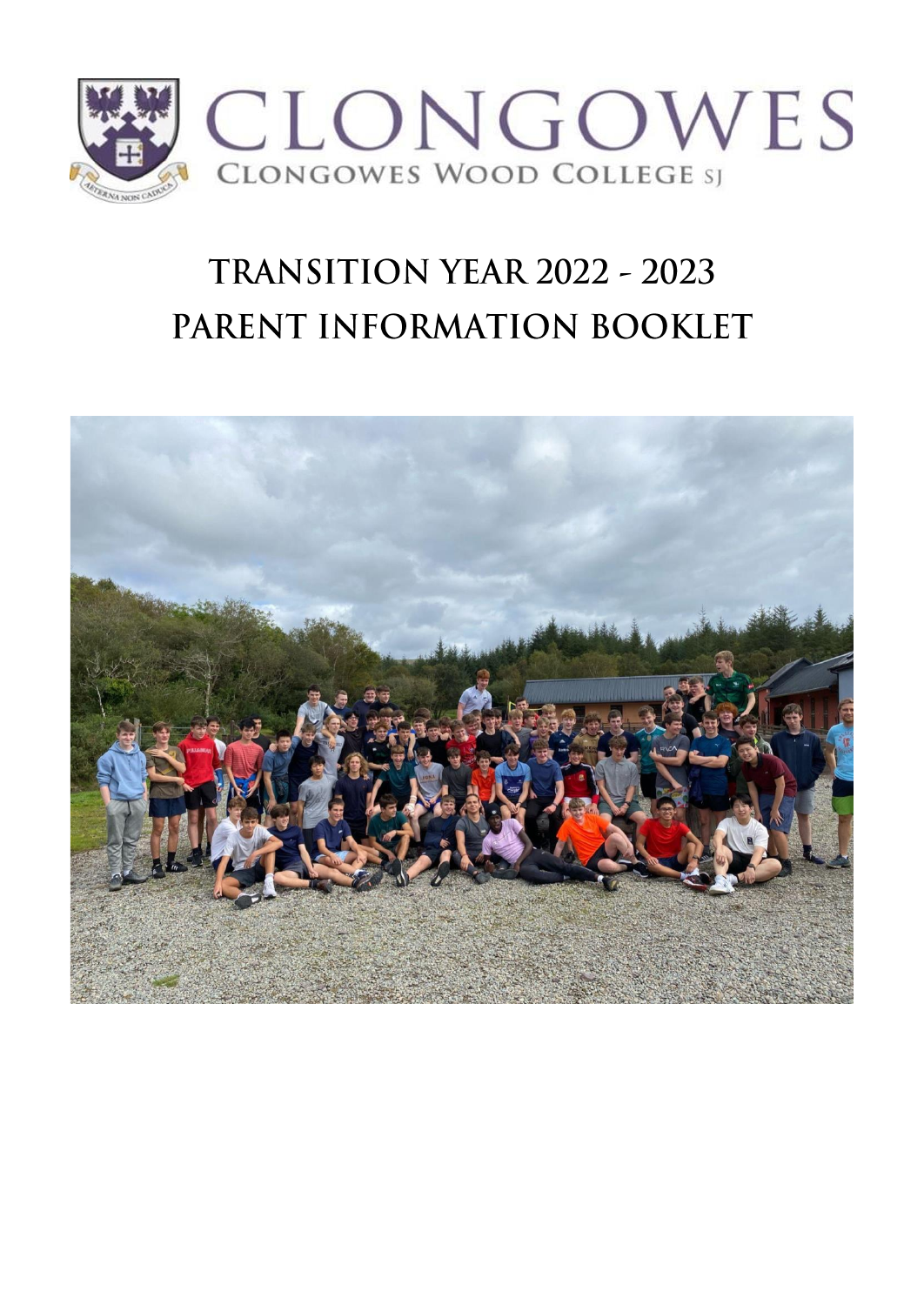## **Contents**

| $1_{\cdot}$ | CLONGOWES TRANSITION YEAR 2022 – 2023: INFORMATION SUMMARY                                                                                                                                                                                                                                                                                                                                                                                                                                                                                                                                                                                                                                                                                                                         | $\blacksquare$                                                                                    |
|-------------|------------------------------------------------------------------------------------------------------------------------------------------------------------------------------------------------------------------------------------------------------------------------------------------------------------------------------------------------------------------------------------------------------------------------------------------------------------------------------------------------------------------------------------------------------------------------------------------------------------------------------------------------------------------------------------------------------------------------------------------------------------------------------------|---------------------------------------------------------------------------------------------------|
| 2.          | <b>GENERAL INTRODUCTION TO CLONGOWES WOOD COLLEGE TY</b><br>PROGRAMME                                                                                                                                                                                                                                                                                                                                                                                                                                                                                                                                                                                                                                                                                                              | $\overline{2}$                                                                                    |
|             | 2.1.<br><b>Clongowes Wood College Mission Statement</b><br>2.2<br>Preamble<br>2.3.<br><b>Management Policies</b><br>The Aims of TY in Clongowes<br>2.4.<br>Assessment in TY in Clongowes Wood College<br>2.5.<br>2.6.<br><b>Evaluation of TY in Clongowes Wood College</b>                                                                                                                                                                                                                                                                                                                                                                                                                                                                                                         | $\overline{2}$<br>$\mathbf{2}$<br>$\overline{2}$<br>3<br>4<br>4<br>4                              |
| 3.          | PROGRAMMES FOR INDIVIDUAL SUBJECTS AND MODULES                                                                                                                                                                                                                                                                                                                                                                                                                                                                                                                                                                                                                                                                                                                                     |                                                                                                   |
|             | 3.1<br>Peeling the layers of Clongowes Wood College TY Programme<br>3.1.1. Calendar Layer<br><b>List of Subjects and Modules</b><br>3.1.2.                                                                                                                                                                                                                                                                                                                                                                                                                                                                                                                                                                                                                                         | 4<br>4<br>5<br>5                                                                                  |
| 4.          | ORGANISATIONAL DETAILS                                                                                                                                                                                                                                                                                                                                                                                                                                                                                                                                                                                                                                                                                                                                                             |                                                                                                   |
|             | <b>Names of Coordinator and Core Team Members</b><br>4.1.<br>4.2.<br>How the Timetable Works (proposed for 2022-2023)<br>4.3.<br><b>Main Calendar Features</b><br>Work Experience and Social Awareness 2022/2023 KEY DATES (Provisional)<br>4.4.<br>4.5.<br><b>Other Information</b><br>4.6.<br><b>Assessment &amp; Certification</b><br>4.6.1. Assessment<br>4.6.2. Certification<br>4.7.<br><b>Finances</b><br>4.8. Evaluation<br>4.9. Gaisce Award<br>4.9.1. How to earn an award<br><b>Integrity of the Programme</b><br>4.10.<br>4.11.<br><b>Frequently Asked Questions</b><br>4.12.<br><b>Parent Experience of Transition Year</b><br>4.13<br>How Parents can help and support their son in Transition Year<br>What every Student should know about Transition Year<br>4.14. | 6<br>6<br>7<br>8<br>9<br>9<br>9<br>10<br>10<br>11<br>11<br>11<br>12<br>13<br>14<br>16<br>16<br>17 |
| 5.          | <b>GUIDELINES FOR PARTICIPATION IN EUROPEAN EXCHANGE</b><br><b>PROGRAMMES AND LEAVE OF ABSENCE IN TY 2022 -2023</b>                                                                                                                                                                                                                                                                                                                                                                                                                                                                                                                                                                                                                                                                |                                                                                                   |
|             | 5.1.<br><b>Pre-Application Stage</b><br>5.2.<br><b>Speaking the Foreign Language</b><br>5.3.<br><b>Care of Exchange Partner</b><br>5.4.<br>Your son's behaviour while on exchange<br>5.5.<br>Costs<br>5.6.<br><b>Application Stage</b><br><b>Selection Process</b><br>5.7.                                                                                                                                                                                                                                                                                                                                                                                                                                                                                                         | 17<br>17<br>18<br>18<br>19<br>19<br>19                                                            |

and and

 $\sim$ 

ù.

 $\sim 10^{-1}$ 

J.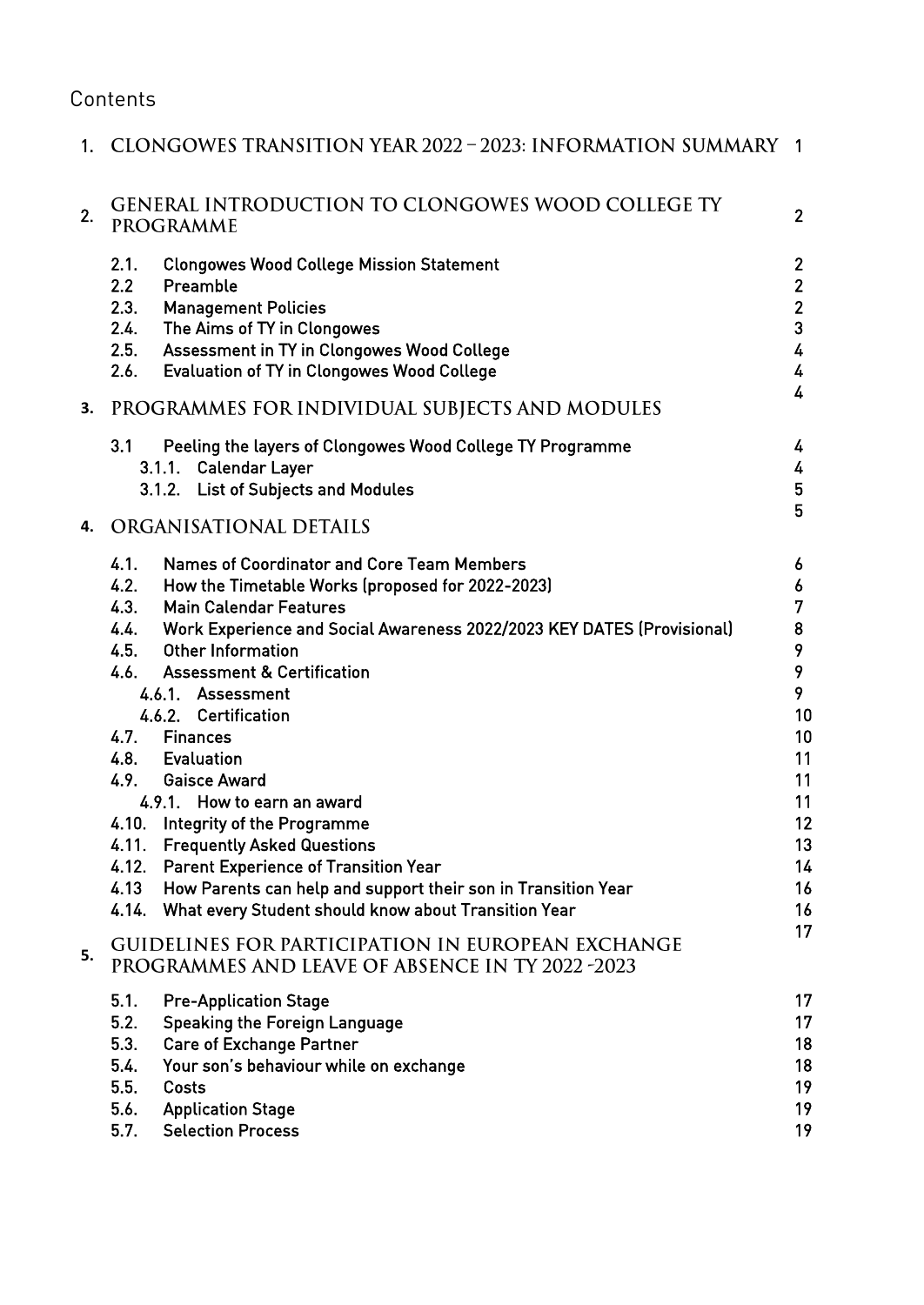| 5.8.  | <b>Selection Committee</b>                                        | 19 |
|-------|-------------------------------------------------------------------|----|
| 5.9.  | Criteria                                                          | 20 |
| 5.10  | <b>Post Acceptance Stage</b>                                      | 20 |
|       | 5.11. Requirements for Students Prior to Departure                | 20 |
|       | 5.12. Items To Bring with You                                     | 21 |
| 5.13. | Report by Host School of Students on Exchange                     | 21 |
| 5.14  | <b>Consideration of Private Arrangements for Leave of Absence</b> | 21 |
|       | 6. THE DUCK PUSH                                                  | 22 |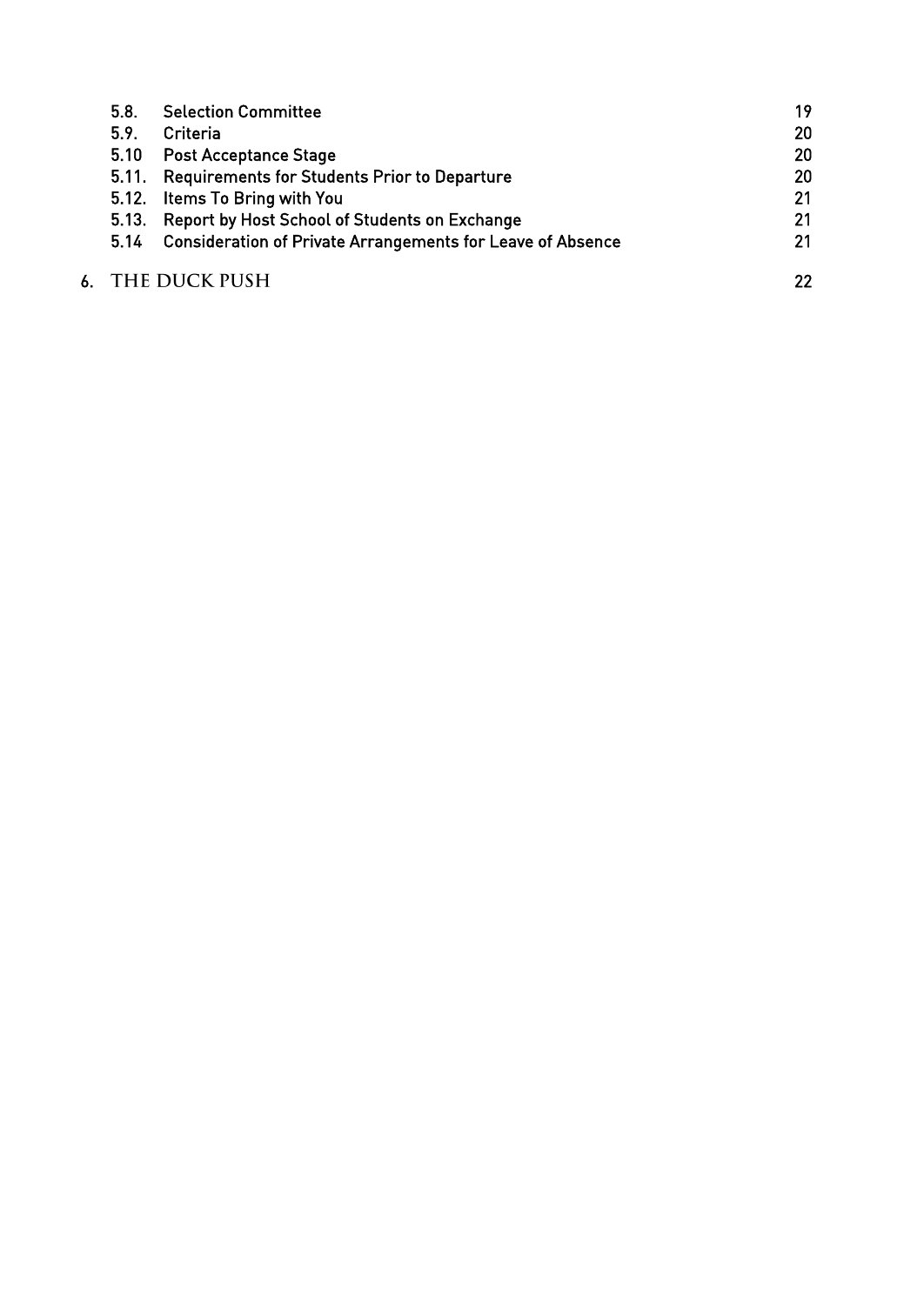## 1. CLONGOWES TRANSITION YEAR 2022 - 2023: **INFORMATION SUMMARY**

Transition Year (TY) is compulsory in Clongowes and offers students space to learn, mature and develop through a broad variety of learning experiences inside and outside the classroom.

- Students have a full timetable of 30 class periods per week. These include classes in:
- Core subjects: English, Irish, Mathematics and French or German. Examinations in these subjects at Christmas and Summer.
- Taster subjects for Leaving cert: Science Subjects, Business subjects, History, Geography, Music, PE, etc.
- TY specific subjects: Career Ed., Chess, Photography, European Studies, Mini Company, Development Ed., Health Ed., Computers, and much more.
- Social Awareness programmes such as Social outreach and Age Action which are central to TY in Clongowes and to developing "Men for Others".
- A core element of TY in Clongowes is career guidance and subject choice.
- Online courses for independent study via the MOOCs platform is also available.
- Students participate in and attend a wide range of workshops, seminars, class trips, university visits, visiting speakers and activities throughout the year. These take place on average once a week and have an impact on regular classes. There is a charge of **€**300 per student to cover participation in all of these. This is charged in September and is used to top up the TY budget which is drawn from the normal fee.
- In addition to the timetabled classes we run optional evening courses in Cookery, Life Saving, and Yoga. There may be extra charges to cover the cost of these.
- Sport and the full range of co-curricular activities such as music instrumentation, orchestra, choir etc. run as normal.
- Students will go on a residential outdoor education trip for three nights in September. This normally coincides with the publication of JC results but not necessarily. Boys will need to return to Clongowes in August with appropriate clothing and equipment.
- Students are timetabled for at least one hour regular study and one hour computer study most evenings.
- Students will spend at least three weeks in addition to normal breaks and vacations away from Clongowes on work experiences – two one week placements – first week beginning 18th October and second week beginning 21st March and social placement - 1 week beginning 22nd November.
- If students do not go on the Jesuit Ethos Cultural Experience in May they go home to do work experience or social placement instead.
- Students may arrange up to three extra work experience/social placements throughout the year-see Work Experience Section.
- Students and parents who are interested in taking part in our European exchange programme should read the guidelines for participation and only then apply. No student is guaranteed a place on our exchange programme and all applicants must be approved for participation by a selection committee. Please consider carefully whether your son is a suitable candidate and/or if you are in a position to host an exchange student. Flexibility is essential.
- Families who are restricted in their ability to host an exchange student may wish to arrange a private stay abroad for their son. They should apply to the Headmaster for a leave of absence for the duration.
- All students are encouraged to participate in our annual TY charity fundraiser "The Duck Push" - Approximately 30 students actually push the duck in June. Students apply for this after Easter.
- Clongowes TY Certificate awarded with Distinction, Merit or Pass at TY Graduation Ceremony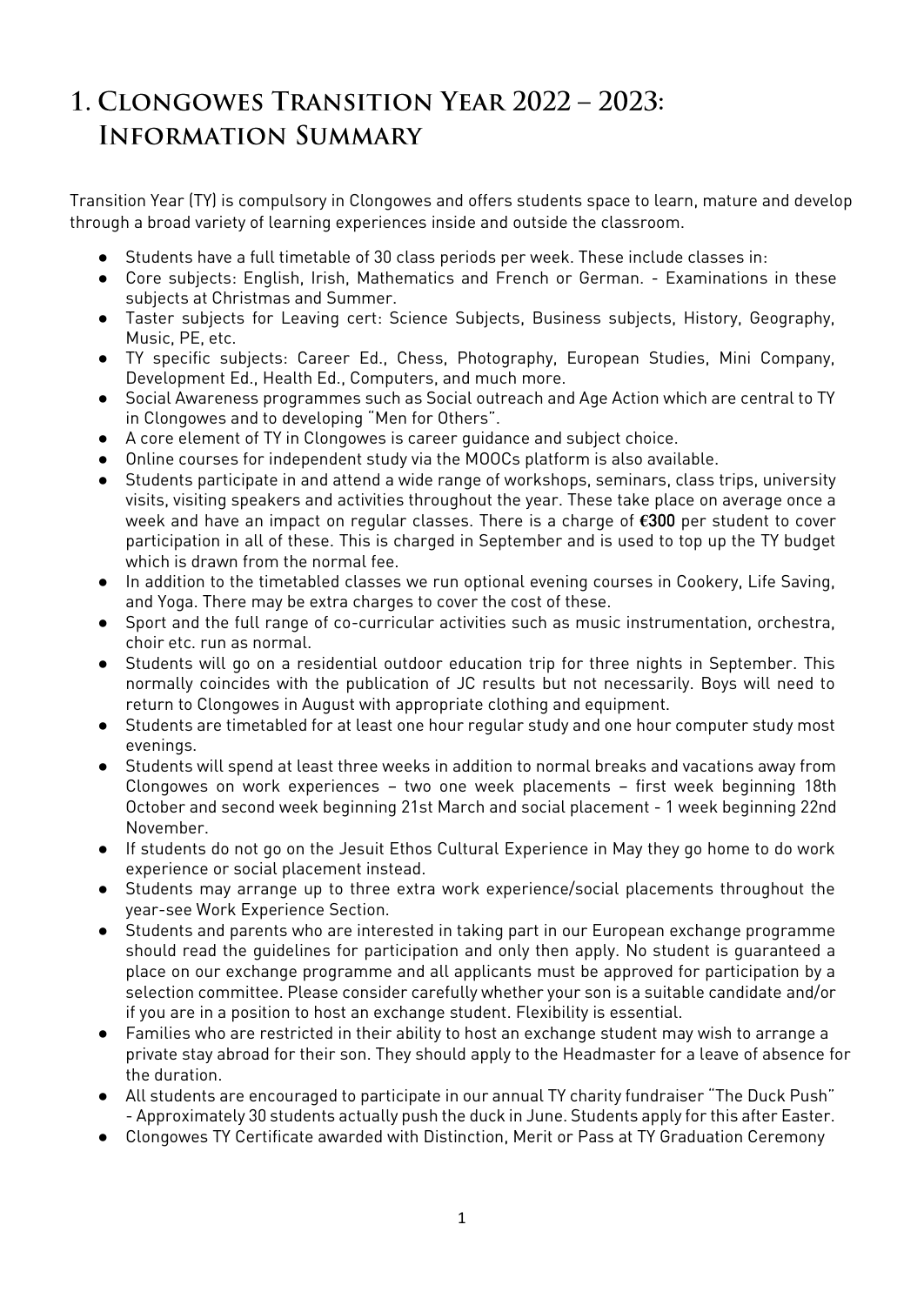## 2. GENERAL INTRODUCTION TO CLONGOWES WOOD **COLLEGE TY PROGRAMME**

## 2.1. Clongowes Wood College Mission Statement

The mission of Clongowes Wood College is to educate its pupils according to the vision of the Gospel and the best traditions and highest standards of Jesuit schooling, as expressed in The Characteristics of Jesuit Education.

Clongowes is a Catholic boarding school located in beautiful surroundings twenty miles from Dublin and draws its pupils from all over Ireland and abroad. It aims to create an open, happy, stimulating, mutually respectful and supportive community where young people are able to develop the full range of their talents and academic abilities in a balanced, integrated and generous way, striving for excellence in all that they do.

It is our conviction that human fulfilment is to be found through faith in Jesus Christ and service of Ireland and the world in imitation of Him. In partnership with parents, we seek to form pupils who will strive to develop that faith and to give Christian leadership through the example of their lives and their commitment to a renewal of the Church and a more just, inclusive and caring society.

The Transition Year will offer students space to learn, mature and develop through a broad variety of learning experiences inside and outside the classroom.

Teachers of TY in Clongowes are informed by the awareness that we have a responsibility to care for the individual student, regardless of their competence, aptitude or interest (cura personalis) in keeping with the principles of Ignatian pedagogy.

#### 2.2. Preamble

It is the policy of the school that all students who attend will take part in the Transition Year Programme.

The Transition Year Programme aims to promote the personal, social, educational and vocational development of students and to prepare them for their role as autonomous, participative and responsible members of society.

There are three broad aims:

- Education for maturity with special emphasis on social awareness and increased social competence.
- Education through experience of adult and working life as a basis for personal development and maturity.
- Promotion of general, technical and academic skills with an emphasis on interdisciplinary and self-directed learning.

## 2.3. Management Policies

It is school policy: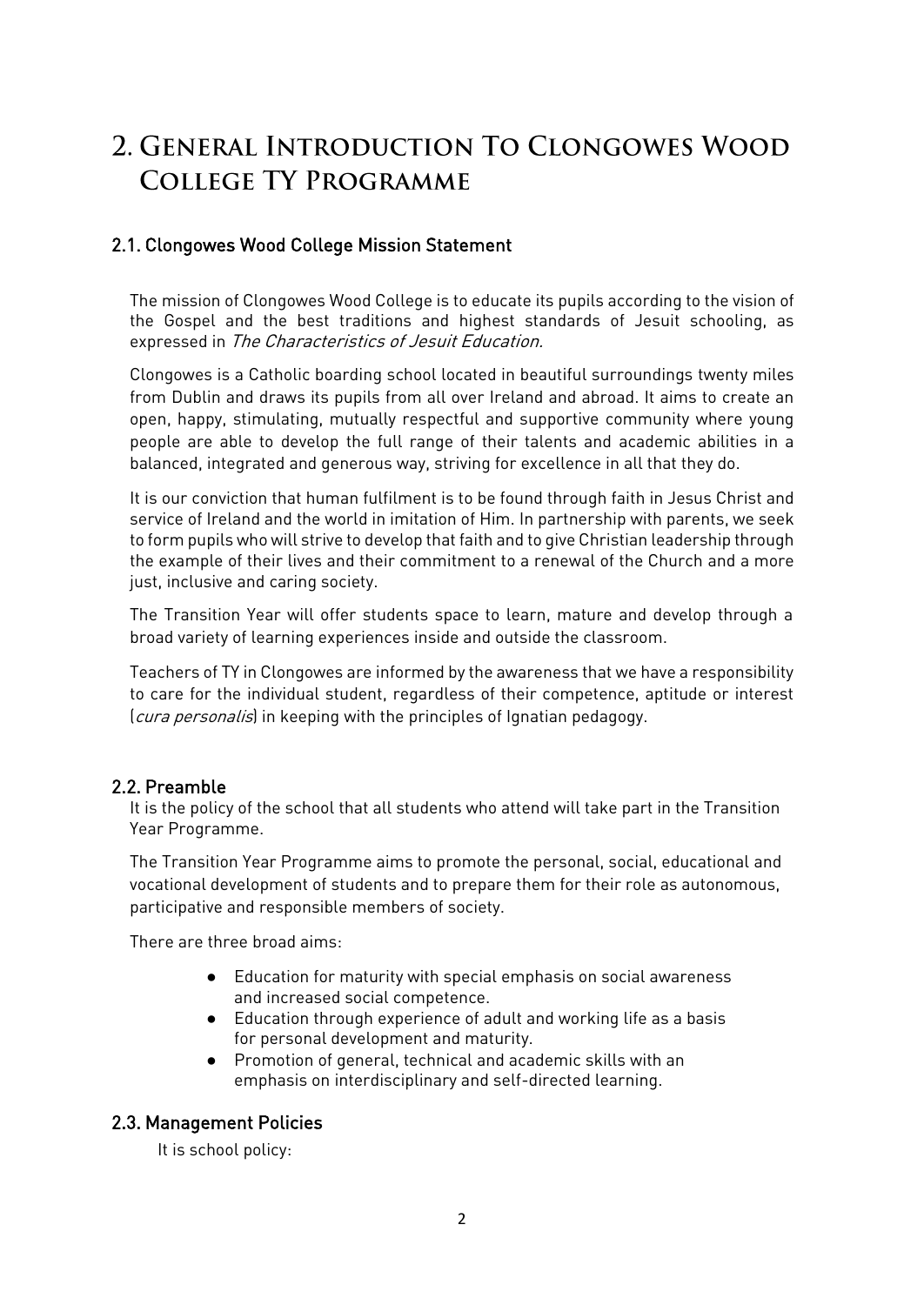- To adhere to the guidelines issued by the Department of Education and Skills and to devise a programme consistent with the aims laid down for the Transition Year.
- To support a Transition Year Committee established to assist the Coordinator in his/her work.
- To provide parents of Transition Year students with information about the programme.
- To provide time within the timetable to enable the Coordinator to do his/her work.
- To encourage staff to be flexible in their teaching methods, in assessments and in facilitating the demands and overall aims of the programme.
- To provide flexible study arrangements conducive with the running of the programme.
- To provide a learning structure which promotes maturity.
- To be learning-led rather than exam-led.
- To cooperate with all educational partners, especially parents, in providing a broad and enriching educational experience.
- To provide experiential learning through such experiences as Work Experience, Social Work Experience, Social Outreach Programme, Outdoor Pursuits etc.
- To learn through networking with other schools and social agencies.
- To encourage variety and learning styles.
- To develop life skills.
- To enable students to become independent learners.
- To promote compensatory and remedial education.
- To use a variety of methods of assessment including oral, aural, and written exams, project work, unit work, continuous assessment etc.
- To provide certification which will be school-based.
- To ensure on-going review of the TY programme with a view to improving all aspects.

## 2.4. The Aims of TY in Clongowes

- To inspire students to become "Men for Others"
- To give students opportunities to discover and develop their own individual gifts and strengths.
- To enable students to become more independent-both as learners and thinkers.
- To allow students to experience a year where the emphasis will be on individual responsibility.
- To enable the nurturing of thinking, caring, articulate and self-confident people.
- To provide students with the skills and supports necessary to discover their individual talents, aptitudes and abilities.
- To enable students to understand their own educational needs.
- To facilitate the development of those skills and competences necessary to cope successfully with the students current stage of development.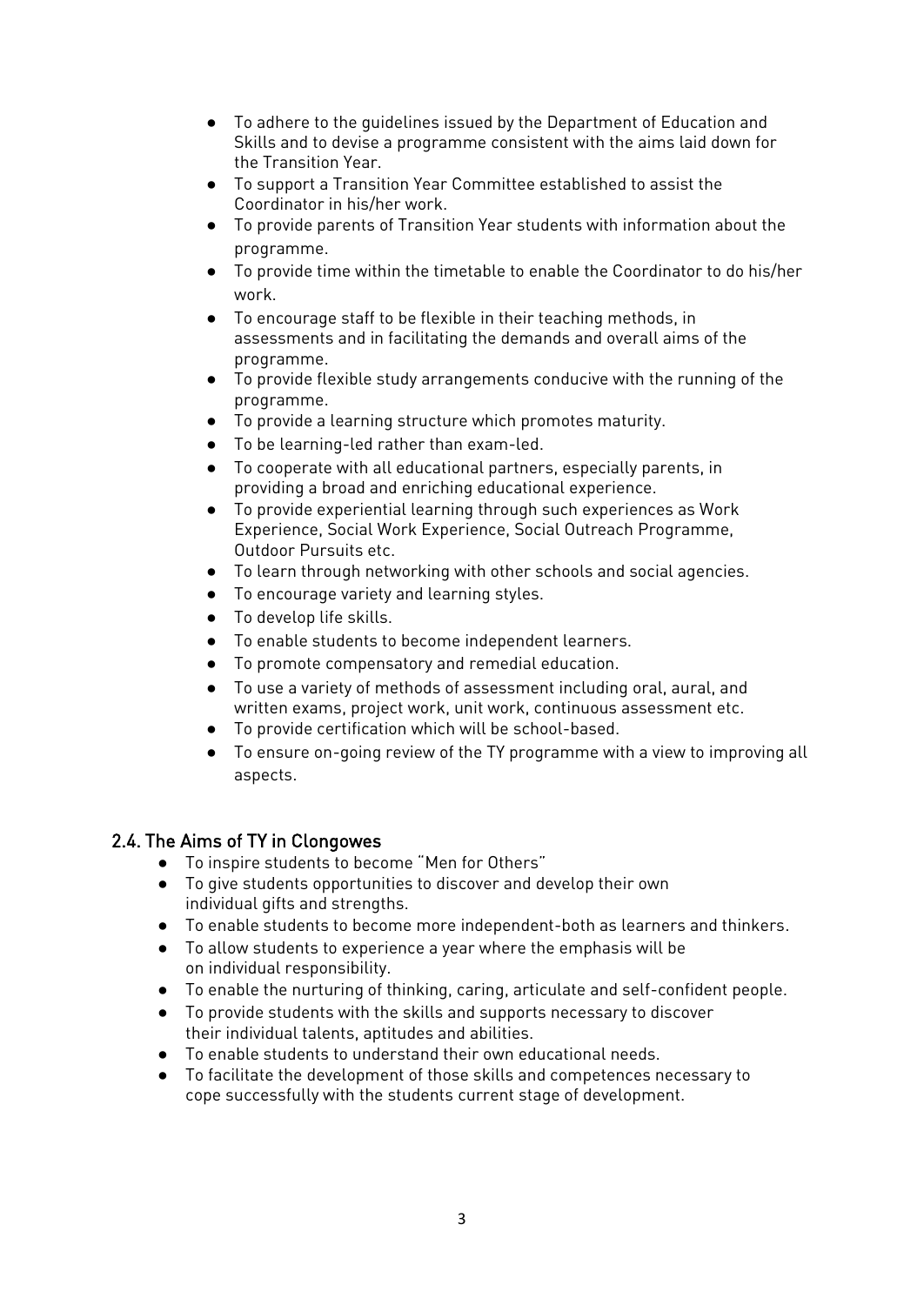#### 2.5. Assessment in TY in Clongowes Wood College

It is school policy:

- That assessment in TY will adhere to the principles of Assessment for Learning  $[Afl]$
- To encourage staff to be flexible in assessments and in facilitating the demands and overall aims of the programme.
- That TY be learning-led rather than exam-led.
- To use a variety of methods of assessment including oral, aural, and written exams, project work, unit work, continuous assessment, an online portfolio, as well as an end of year interview.
- To provide certification which will be school-based.

#### 2.6. Evaluation of TY in Clongowes Wood College

It is school policy to ensure on-going review of the TY programme with a view to improving all aspects.

Students complete a written evaluation of their TY at the end of the year. This is collated and reviewed by the TYC and changes are made where appropriate and practical.

## 3. PROGRAMMES FOR INDIVIDUAL SUBJECTS AND **MODULES**

## 3.1. Peeling the layers of Clongowes Wood College TY Programme

Clongowes devises its own timetabled programme to cater for the needs of its students. This is done in accordance with the Department of Education & Science guidelines and school and community resources. The programme is designed and delivered by the Coordinator, core team and teaching staff in consultation with management. Essentially a Transition Year programme offers students a broad and balanced curriculum.

- 1. Calendar Layer
- 2. Transition Specific Layer
- 3. Sampling Layer
- 4. Core subject Layer

#### 3.1.1. Calendar Layer

- Work Experience Placements
- Visiting Speakers
- Outdoor Education
- Skills Days & Workshops
- Social Awareness Placement
- TY Ignatian Camino Pilgrimage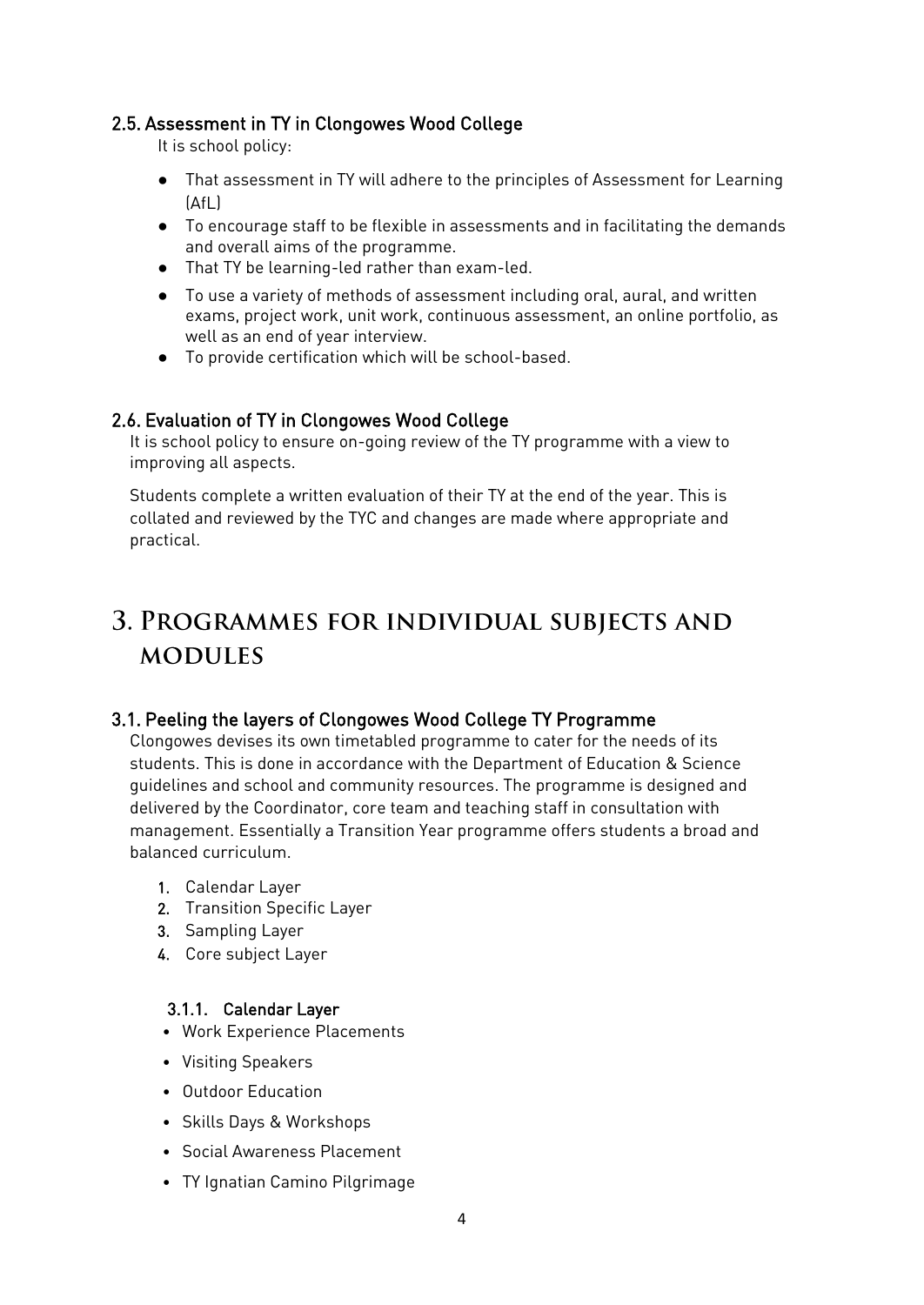## 3.1.2. List of Subjects and Modules TY Specific Layer

| Mini Company             | <b>Computer Studies</b>      |
|--------------------------|------------------------------|
| European Studies         | Social Outreach & Age Action |
| Chess                    | Life Saving                  |
| Philosophy               | Yoga                         |
| <b>Careers Education</b> | Cookery                      |
| Photography              | <b>Health Education</b>      |
| <b>Film Studies</b>      | Development Education        |

#### Sampling Layer

- Science (Biology, Chemistry, Physics)
- Latin
- Music
- History
- Geography
- Business Studies (Accountancy, Business Studies, Economics)
- PE

## Core Subject Layer

| English  | <b>Physical Education</b> |
|----------|---------------------------|
| Religion | Mathematics               |
| Irish    | French or German          |

#### $\overline{4}$ . ORGANISATIONAL DETAILS

While overall responsibility for the Transition Year will rest with senior management, the day-to- day management and coordination is carried out by the Transition Year Coordinator.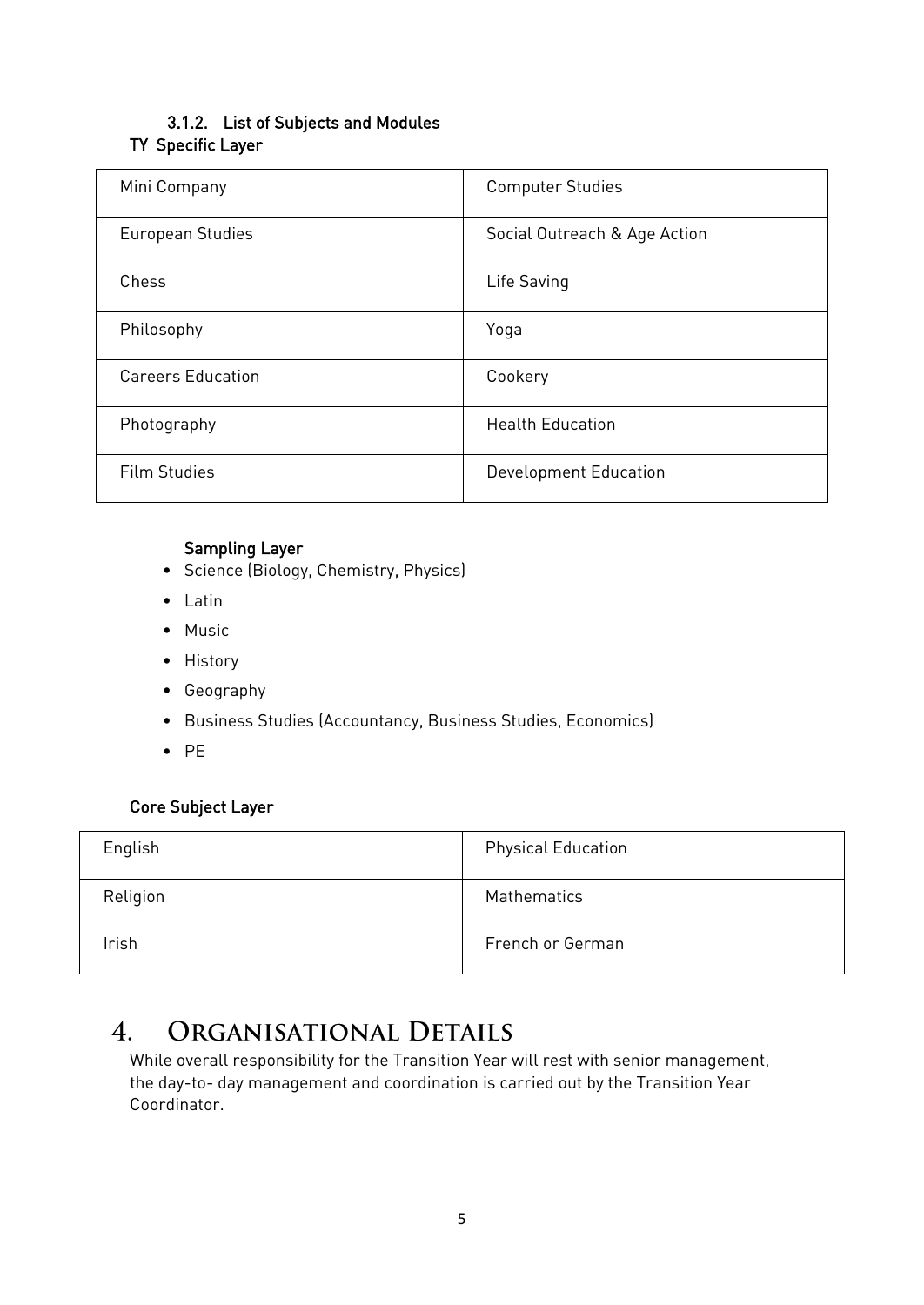## 4.1. Names of Coordinator and Core Team Members

| TY Coordinator & Academic Year Head                  | Mr. Liam McGovern     |
|------------------------------------------------------|-----------------------|
| Coordinator of Work Experience and Social Placements | Mr. Noel Murray       |
| Assistant Academic Year Head                         | Ms. Anita O'Shea      |
| Lower Line Prefect                                   | Mr. Adrian Sweeney    |
| <b>Assistant Lower Line Prefect</b>                  | Mr. Sean O'Rourke     |
| <b>Coordinator of GAISCE Awards</b>                  | Ms. Patricia Frampton |
| Pastoral Assistant to the Headmaster                 | Ms. Elisabeth Clarke  |
| Guidance Counsellor                                  | Ms. Maria Shaw        |
| Coordinator of French Exchanges                      | Mr. Francis Marron    |
| Coordinator of German Exchanges                      | Ms. Irene O'Rourke    |
| Coordinator of the Social Outreach Programme         | Ms. Elisabeth Clarke  |
| Coordinator of Age Action                            | Mr. Francis Marron    |
| Coordinator of Learning Support                      | Ms. Patricia Frampton |

## 4.2. How the Timetable Works

The proposed weekly structure comprises of 27 classes of 60 minute duration and 3 classes of 40 minute duration.

| Subject                 | <b>Number of Classes Per Week</b> |
|-------------------------|-----------------------------------|
| English                 | 3                                 |
| Irish/Sports Leadership | 3                                 |
| French/German           | 3                                 |
| Maths                   | 3                                 |
| Science                 | 3                                 |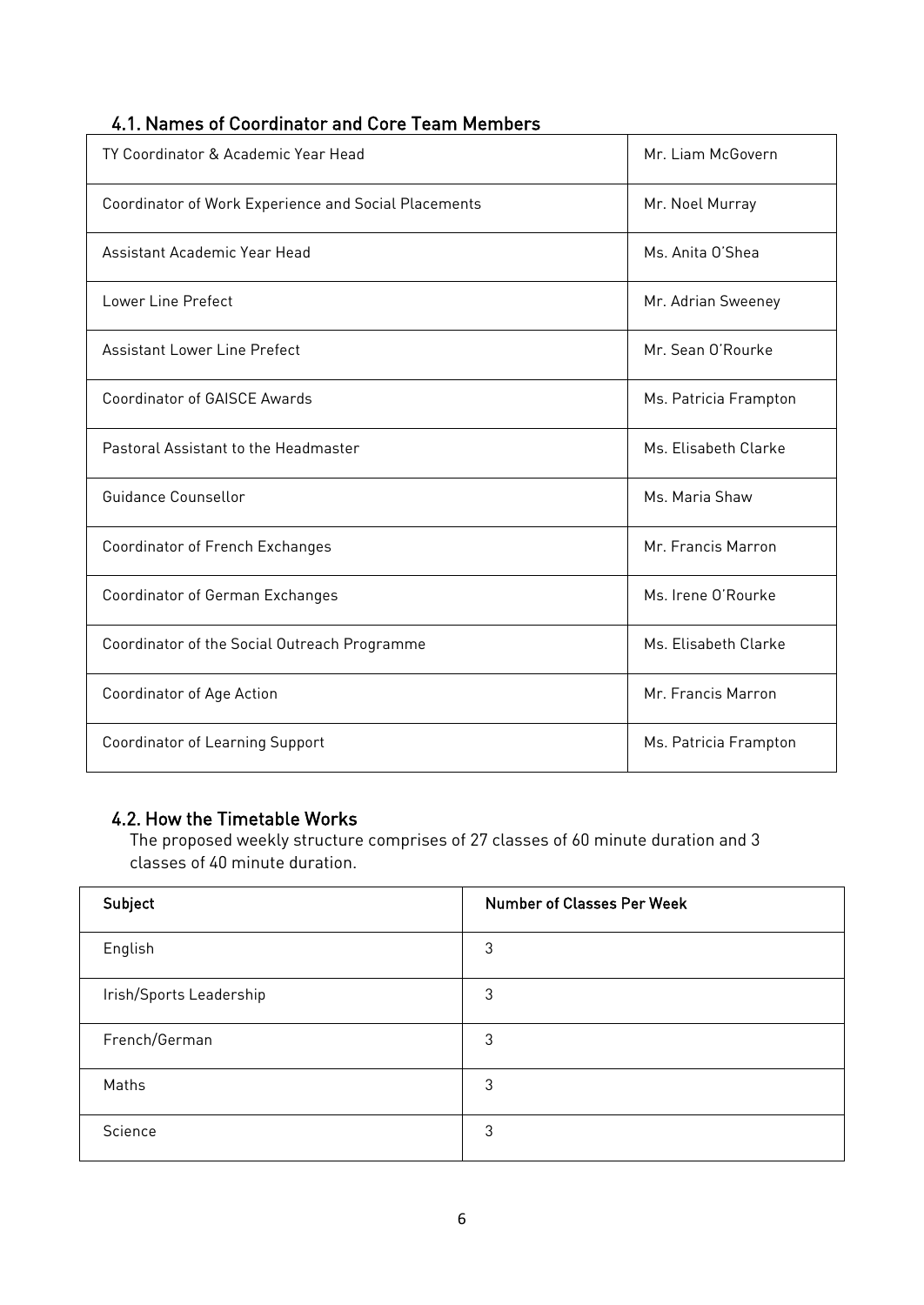| Religion                                                      | 2                                                                                                 |
|---------------------------------------------------------------|---------------------------------------------------------------------------------------------------|
| Module 1:                                                     | $\overline{2}$                                                                                    |
| (Latin/Music/Development Education/European<br><b>Studies</b> | Students taking Latin do so for the year, the<br>other 3 subjects for one third of the year each. |
| Module 2:                                                     | $\overline{2}$                                                                                    |
| (Career Ed./Philosophy/Chess/Geography)                       | Students take each subject for a quarter of the<br>year each.                                     |
| Module 3:                                                     | $\overline{2}$                                                                                    |
| (Art (Photography) / History/ Film Studies/ Health<br>Ed.     | Students take each subject for a quarter of the<br>year each.                                     |
| Computer Science / Business / P.E.                            | 3                                                                                                 |
|                                                               | 1 hour per week for each subject.                                                                 |
| Social Outreach/ Mini-Co./Age Action                          | $\overline{2}$                                                                                    |
|                                                               | Students take each subject for a third of the<br>year each.                                       |
| Green Schools                                                 | 1                                                                                                 |
| TY Coordinators Meeting                                       | 1                                                                                                 |

## 4.3. Main Calendar Features

## Key Dates (Draft - to be confirmed in June)

| 2022                                                                      |                                            |  |
|---------------------------------------------------------------------------|--------------------------------------------|--|
| Term begins for Syntax (arrival by 20.30)<br><b>Wednesday 31st August</b> |                                            |  |
| Wednesday 16th September                                                  | CWC JCPA Awarded (TBC)                     |  |
| Monday 26th to Thursday 29th<br>Sept                                      | <b>Outdoor Education Trip to Killarney</b> |  |
|                                                                           |                                            |  |
| <b>Parent Day</b>                                                         | To be confirmed                            |  |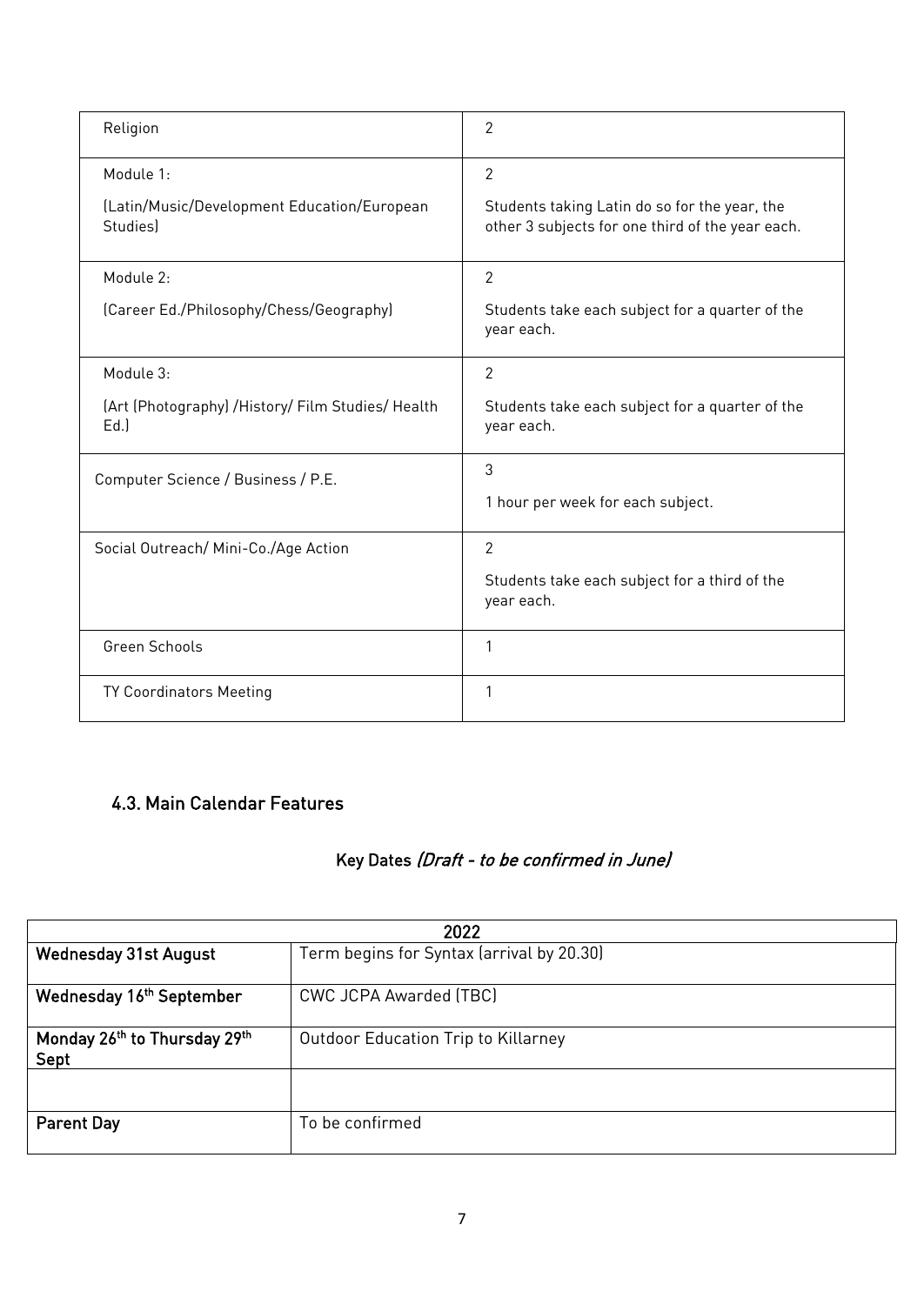| <b>Work Experience One</b>        | Monday 24th to Friday 28th October (Leads into Halloween Break)         |  |
|-----------------------------------|-------------------------------------------------------------------------|--|
| <b>Social Awareness Placement</b> | Monday 21st November to Friday 25 <sup>th</sup> November (leads into    |  |
|                                   | December break)                                                         |  |
| <b>Christmas Concert</b>          | Wednesday 8 <sup>th</sup> December (TBC)                                |  |
| 2023                              |                                                                         |  |
| <b>Syntax Retreat</b>             | Term 2, Date TBC                                                        |  |
| <b>Parent Teacher Meeting</b>     | Term 2, Date TBC                                                        |  |
| <b>Work Experience Two</b>        | Monday 27th March to Friday 31st March (Leads into the Easter Holidays) |  |
| TY Ignatian Camino Pilgrimage     | 22nd April to 29th April (TBC)                                          |  |
|                                   | **If not selected for Trip, students are out of the College and on Work |  |
|                                   | Experience 3 or Social Awareness Placement 2**                          |  |
| <b>Portfolio Assessment</b>       | 22nd to 26th May                                                        |  |
| <b>Graduation Ceremony</b>        | Tuesday 30th May                                                        |  |

## 4.4. Work Experience and Social Awareness 2022/2023 KEY DATES (Provisional)

#### Work Experience One

| Input of Data          | Friday 14th October                           |
|------------------------|-----------------------------------------------|
| <b>Work Experience</b> | Monday 24th – Friday 28 <sup>th</sup> October |
| Thank You Letter       | Wednesday 9th November                        |
| Report                 | Saturday 12th November                        |

## Work Experience Two

| Input of Data          | Fridav 17 <sup>th</sup> March         |
|------------------------|---------------------------------------|
| <b>Work Experience</b> | Monday 27th March – Friday 31st March |
| Thank You Letter       | Wednesday 19th April                  |
| Report                 | Saturday 22 <sup>nd</sup> April       |

#### Social Awareness Placement

| Input of Data          | Friday 11 <sup>th</sup> November               |
|------------------------|------------------------------------------------|
| <b>Work Experience</b> | Monday 21st – Friday 25 <sup>th</sup> November |
| Thank You Letter       | Wednesday 30th November                        |
| Report                 | Saturday 3rd December                          |

[The Policy on Work Experience can be found here](https://drive.google.com/file/d/1Gy0BuAUO7gFXlix9hlcRVjAl2AIAfwCH/view?usp=sharing)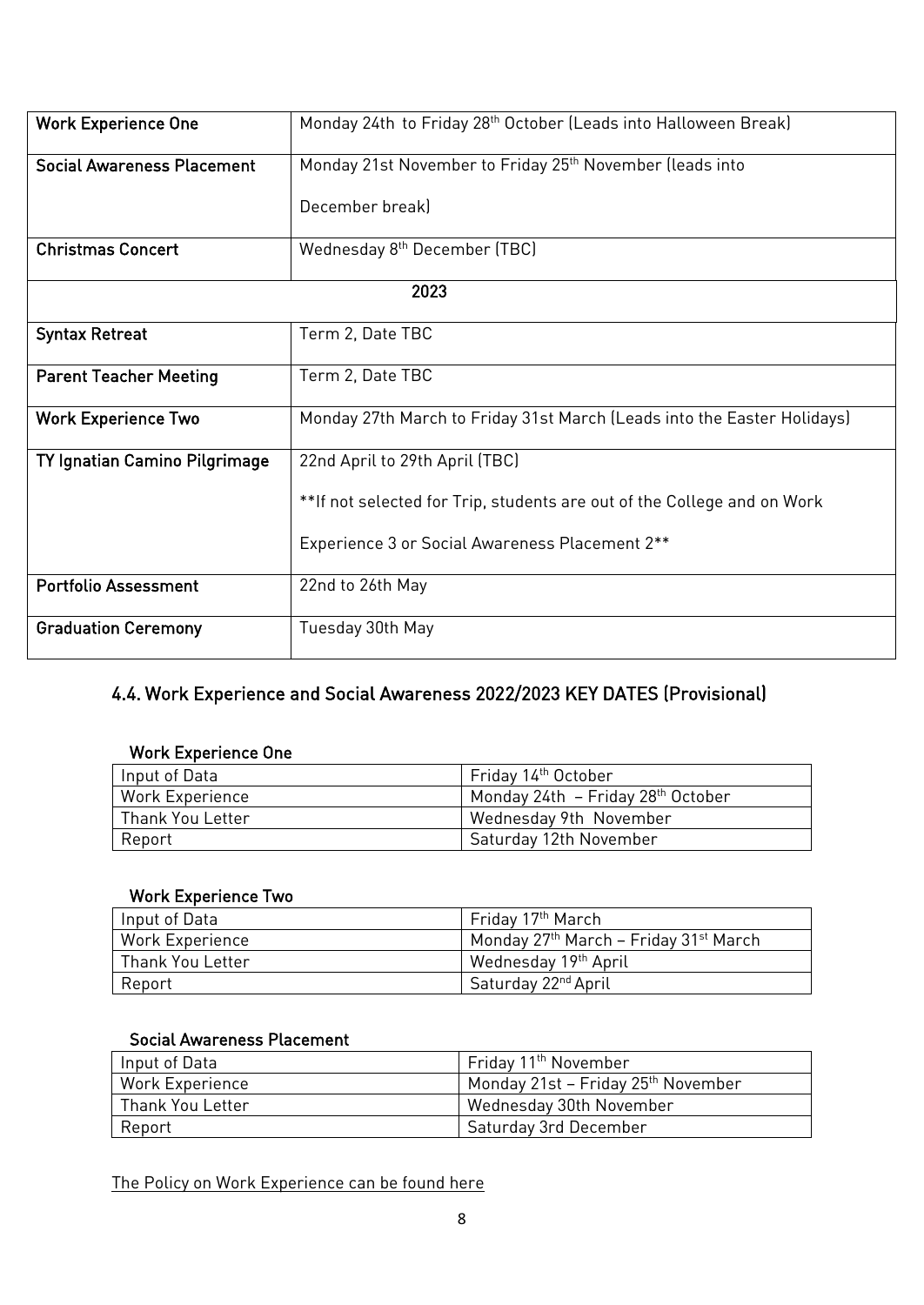Note: Parents should satisfy themselves that places of employment/social placements are safe environments for their sons

## 4.5. Other Information

- Host families are responsible for exchange students who are here during these weeks & organise work experience if possible. Exchange students may not stay in Clongowes during placement weeks.
- Students must complete a SAP during the year (Even if a student is on exchange in December) and this should be in their local community. Exceptions may occur in certain circumstances.
- I would encourage students to complete their report the week of their WE/SAP and not procrastinate until their return to Clongowes.
- A cover letter and insurance details will be forwarded to the employer 2 weeks before the placement commences. This is determined by how quickly students enter details on the system.

If parents have any questions do not hesitate to contact Noel Murray: [nmurray@clongowes.net](mailto:nmurray@clongowes.net)

Clongowes is happy to facilitate students who wish to take part in additional educational courses, work experience and social placements outside of the scheduled weeks provided they are fully engaged in the TY programme in the school while here.

Students should apply by email to the TY Work Experience/Social Placement Coordinator at least two weeks in advance of any such extra placements. The number of students granted permission for such extra placements will be limited in any one week in order to minimise disruption to normal classes. Students should do no more than three extra work experience/social placement weeks.

Clongowes has secured a limited number of placements for TY students to spend a week with the Fr. Peter McVerry SJ Trust in Dublin. Parents who would like their son to spend a week with the Trust should email [nmurray@clongowes.net i](mailto:pmccormack@clongowes.net)ndicating the same. Please include the words - PMV Trust Placement - in the subject line. Parents and sons will have to organise their own transport and accommodation for the week of these placements. Placements will be allocated on a first come first served basis. Parents will be contacted in due course to confirm dates. Please do not contact the PMV Trust directly as you will simply be redirected to apply through Clongowes.

Please note that places are limited and usually do not take place during a designated placement week.

## 4.6. Assessment & Certification

#### 4.6.1. Assessment

Students are assessed in a variety of ways during TY. These include:

• Headmaster's Reports for diligence and attainment every five weeks based on class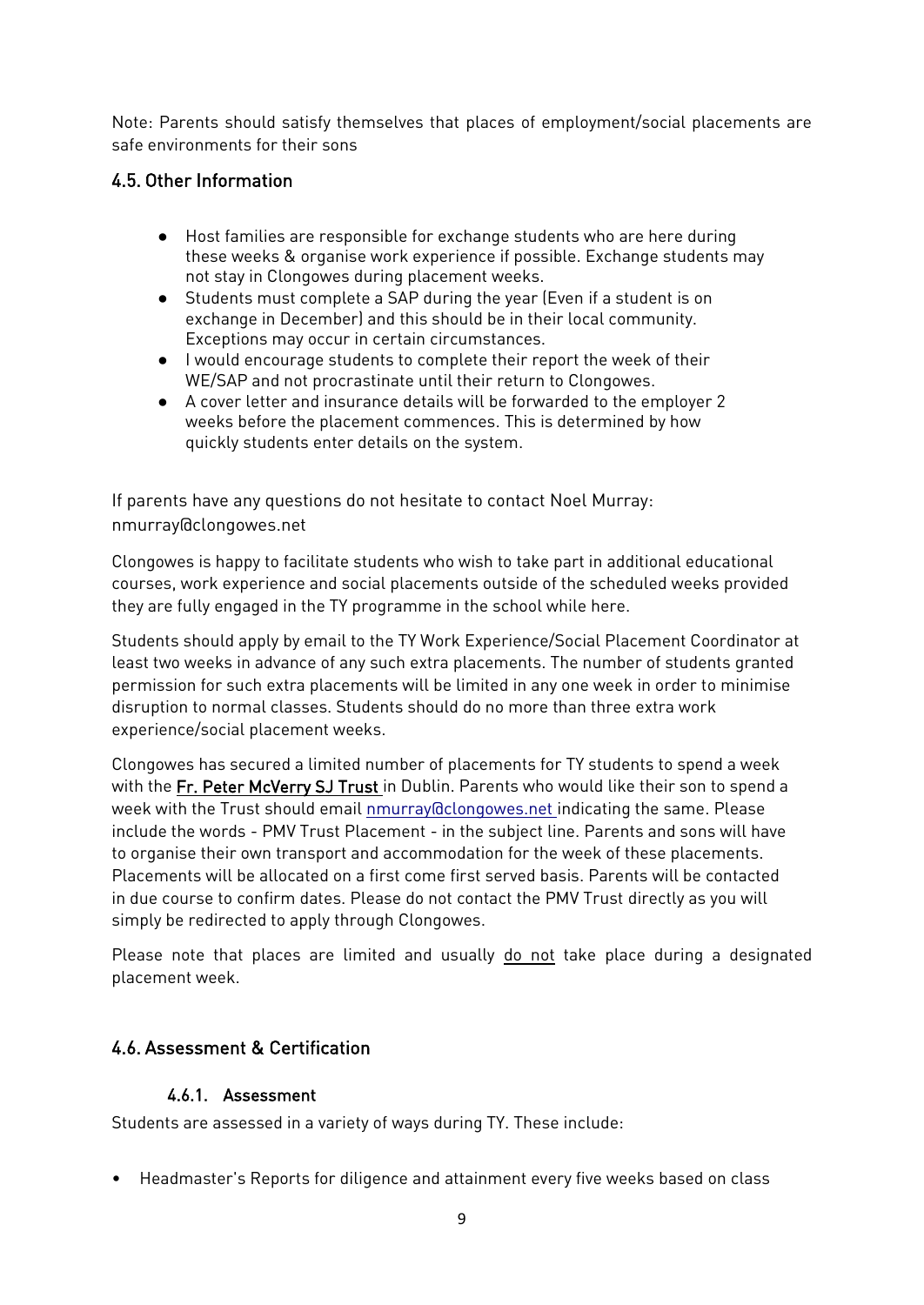work, homework and/or class tests.

- Formal Examinations in Core subjects at Christmas and Summer
- Written reports on TY Activities, Work Experience & Social Placements.
- Presentation of their individual Web-based Portfolio.
- End of year interview.

#### 4.6.2. Certification

All of the information from above is collated and a three person committee consisting of the TY Coordinator, Syntax Academic Year Head and Lower Line prefect meet and decide on the appropriate level of Certification.

- Certificates are awarded to students at three levels
- Distinction
- Merit
- Participation

## 4.7. Finances

In addition to the normal school fee the following approximate extra charges are foreseen in TY.

| Outdoor Ed. Trip                                                          | September                                            | €280       |
|---------------------------------------------------------------------------|------------------------------------------------------|------------|
| Skills, Workshops,<br>Visiting Speakers,<br><b>Buses &amp; Excursions</b> | Sep - May, Billed for in September                   | €300       |
| Ethos Trip (optional)                                                     | May (full payment for flights<br>at time of booking) | €1000      |
| Cookery Course (optional)                                                 |                                                      | €100       |
| Life Saving (optional)                                                    |                                                      | <b>TBC</b> |
| Yoga Classes (optional)                                                   |                                                      | €60        |

Charges for Exchanges (Flights etc.), Orchestra and Rugby trips are not included here.

If in exceptional circumstances parents wish to withdraw their son for Transition Year the following charges apply in order to retain the student's place for Poetry.

50% of the annual school fee is payable in June of Grammar year followed by a nonrefundable deposit of the first moiety of Poetry fees in January of Transition Year.

There will be no reduction in fees for students who go on exchange or take a shorter leave of absence during the year.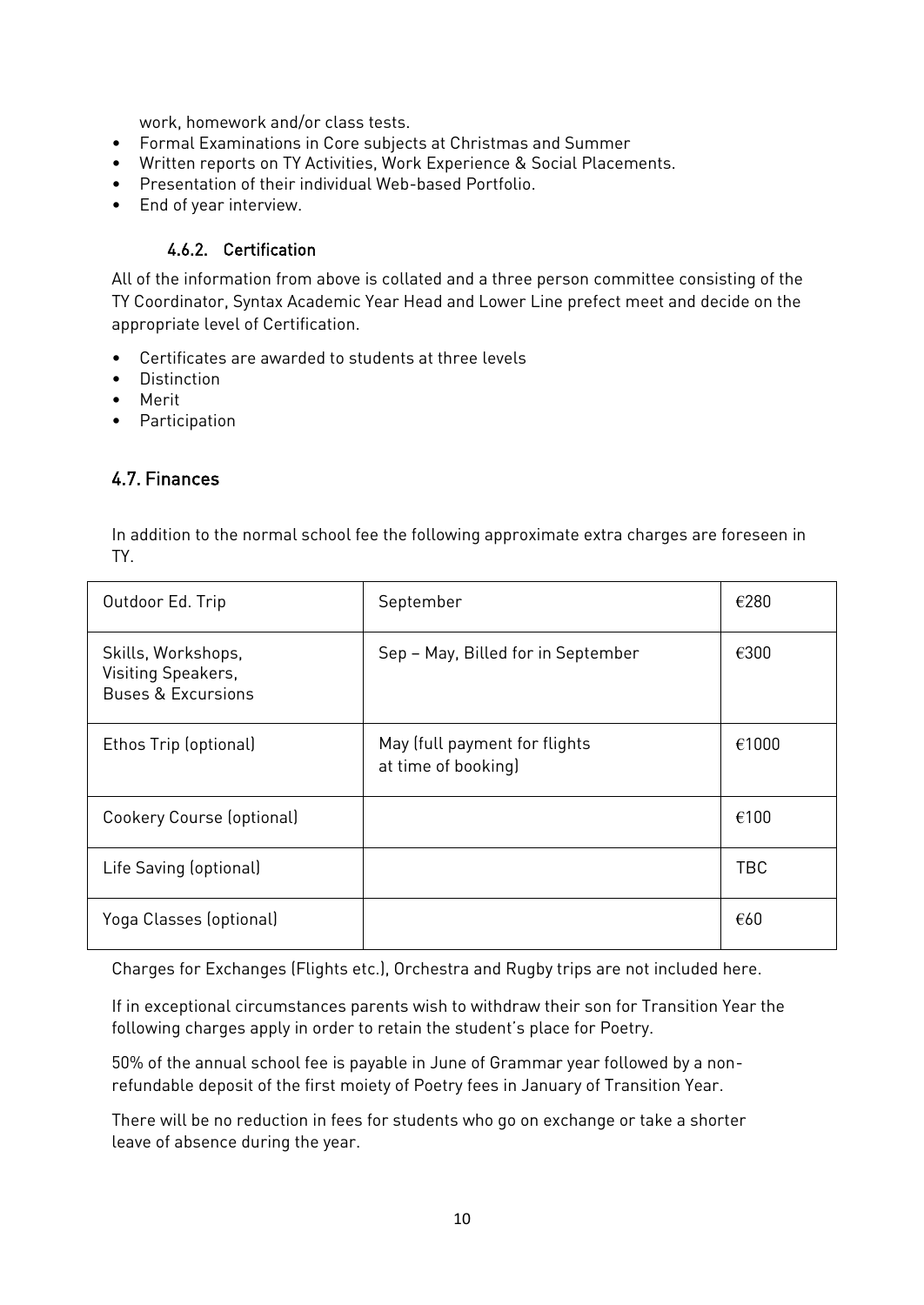## 4.8. Evaluation

The TY Coordinator in conjunction with teachers, students and management regularly evaluate the efficacy of the Transition Year modules, subjects, activities and events and discuss any necessary changes. At the end of each year the TY Core team meets to discuss any recommendations or changes that may be appropriate.

Students complete a written evaluation of their TY at the end of the year. This is collated and reviewed by the Transition Year Coordinator and changes are made where appropriate and practical. See Student Evaluation Form.

#### 4.9. Gaisce Award



Gaisce, the President's Award is Ireland's National Challenge Award, the country's most prestigious and respected individual award programme, and a challenge from the President of Ireland, to young people between 15 and 25 years of age. Gaisce is a member of the International Award Association of National Challenge Awards Worldwide.

There are three different types of award that students can earn – bronze, silver and gold. Transition Year students will initially work towards the Bronze Award.

#### 4.9.1. How to earn an award

There are 4 different challenge areas. To earn an award, students will need to participate in each of the 4 challenge areas. Our 4 challenge areas and time commitments:

- 1. Community Involvement- 1 hour a week for a total of 13 weeks.
- 2. Personal Skill- 1 hour a week for a total of 13 weeks.
- 3. Physical Recreation- 1 hour a week for a total of 13 weeks.
- 4. Adventure Journey- Undertake a 2 day, 1 night adventure journey in a group.

Additional Time- Each participant must choose one challenge area to complete for an additional 13 weeks, resulting in 26 weeks of participation in one category.

#### Example:

In the example below, the participant uses the additional hours in the Physical Recreation challenge.

#### Community Involvement:

Transition Year Social Outreach with K.A.R.E. Total 13 weeks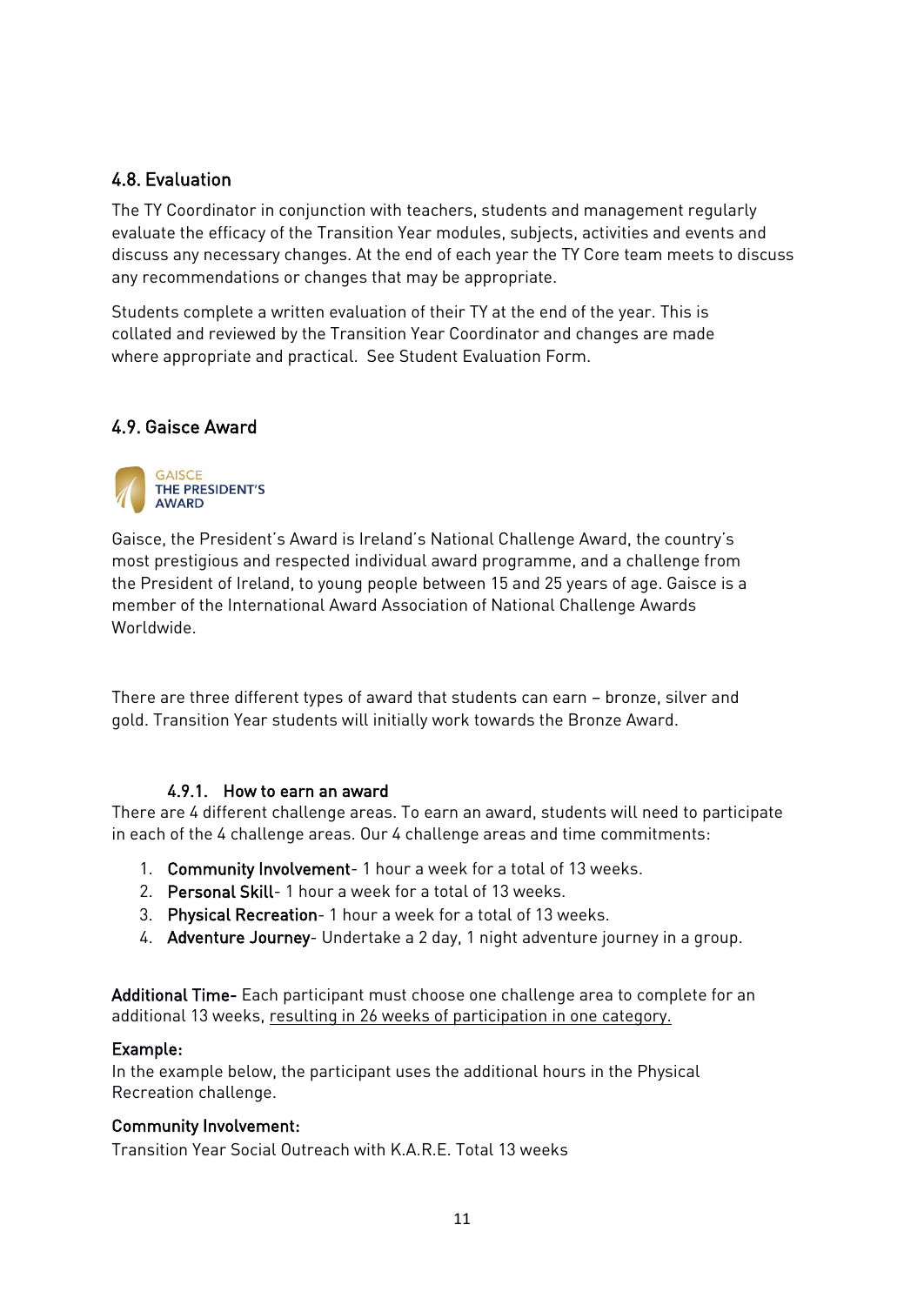Personal Skill:

Piano Total 13 weeks

#### Physical Recreation:

Rugby and further training (Athletic Club, running, etc.) 1 3 weeks plus an additional 13 weeks. Total 26 weeks

Upon completion, participants will be presented with their Bronze Gaisce Award at the TY graduation ceremony in May

## 4.10. Integrity of the Programme

#### Special Requests/Absences Throughout the Year

Each year we publish a school calendar of breaks and vacations together with other important dates in the life of the school. We circulate this well ahead of the start of the year.

Each year, too, we appeal to parents to respect this calendar and not to arrange family holidays during school time. There is always a temptation to take boys out of school at other times and this may mean some boys being absent during exam periods, at times of special events, at times of group projects, and, especially, at the beginning and end of the various terms. This can be a temptation for all parents and I appeal to you not to succumb to the temptation during this year.

I am aware that many parents consider that Transition Year provides a suitable opportunity for boys to go abroad to learn a language. The school does its best to provide exchanges for as many boys as possible – if they are deemed suitable candidates for an exchange. But because no such year exists within the French or German school programme, Clongowes is dependent on the good will of its partner schools to agree to share in the organisation of exchanges and our numbers are limited accordingly.

Parents sometimes ask about private arrangements for France/Germany. So, if you wish to make a private arrangement for your son, and give notice well in advance of your intentions, it may be possible for the school to give permission for this provided it doesn't conflict with the Transition Year programme for the period in question and provided that your son is considered to be a suitable candidate for such an arrangement. Clearly, no arrangements should be made nor commitments entered into until permission has been obtained.

However, if sufficient notice is not given, or if there is conflict with the school programme, then permission may not be given. This may not be a popular decision with everyone, but it is vital to maintain the integrity of the Transition Year programme not alone for each individual pupil but for the year as a whole. If very large numbers are absent it will affect the quality and continuity of teaching and the programme itself and ultimately may not serve either our students or the incoming German and French students well.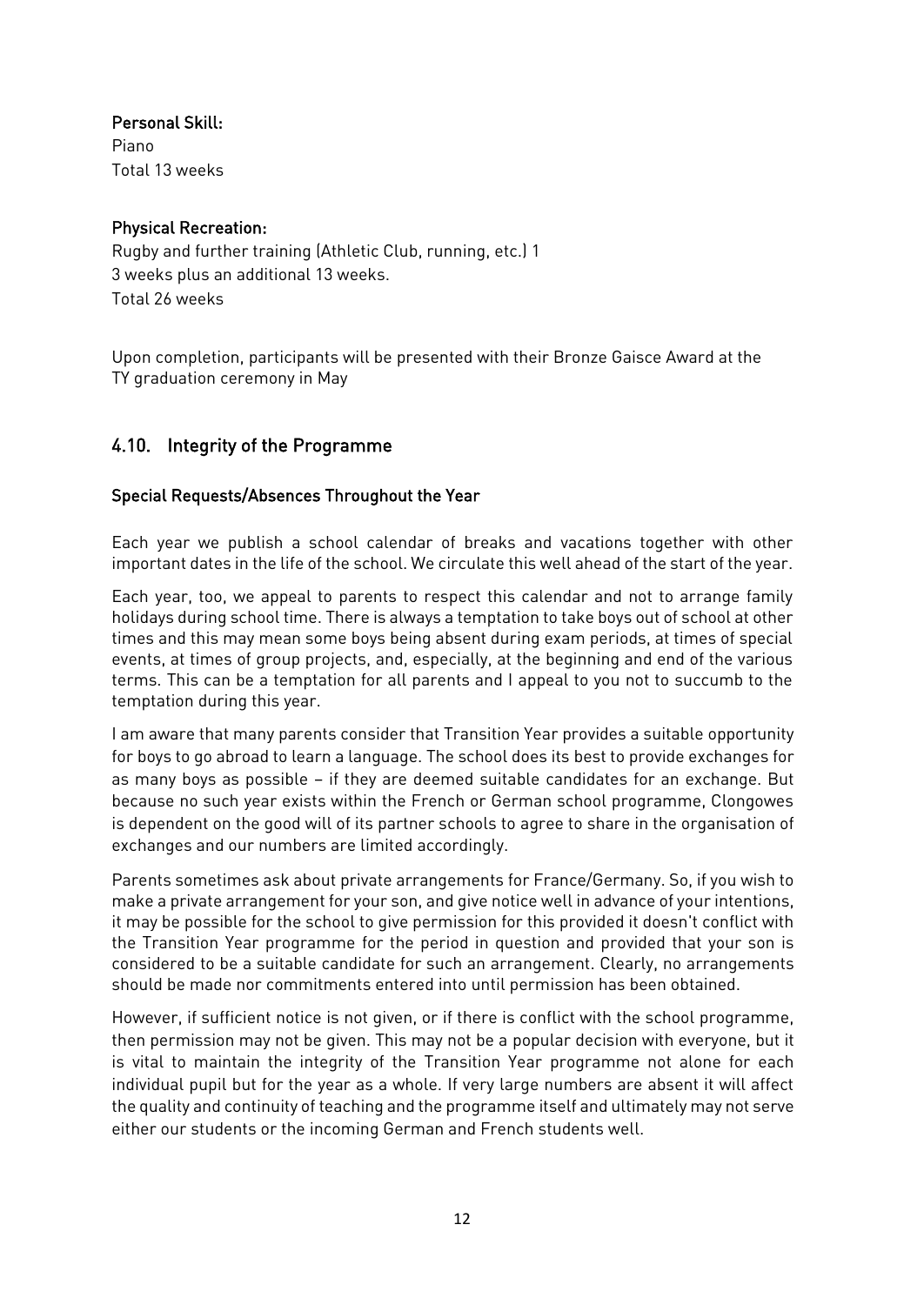## 4.11. Frequently Asked Questions

#### What is a Transition Year?

A one year programme taken after the Junior Certificate and before the Leaving Certificate Programme.

#### What's the purpose of the Transition Year Programme?

To promote maturity:

- Maturity in studies by making students more self-directed learners through the development of general, technical and academic skills
- Maturity in relation to work and careers by developing work-related skills
- Personal maturity by providing opportunities to develop communication skills, selfconfidence and a sense of responsibility
- Social maturity by developing greater 'people' skills and more awareness of the world outside school

#### Who decides on the Transition Year Programme?

Each school devises its own TY programme. The teaching staff draws up a programme in the light of the Transition Year Guidelines and the Resource Material published by the Department of Education and Science. They also consider students' needs, parents' views, employers and the wider interests of the local community. Each year the programme should be evaluated, with inputs from all these parties, and revised by the teaching staff.

#### What subjects are studied?

This varies from school to school but in every school students follow a timetable as they do in other years. Most programmes work towards getting a balance between some continuation of essential core subjects, a tasting and sampling of other subjects, a variety of distinctive courses designed to broaden students' horizons and some modules and activities specifically aimed at promoting the maturity that is central to the whole Transition Year ideal.

#### Even if all these programmes are different, surely there are some features common to the programme in a lot of schools?

Many schools offer modules, short courses on particular topics. Most schools offer a work experience programme. Mini-company, where students set up and operate a real business, is a popular way of learning. The use of visiting speakers as well as trips beyond the classroom is a feature of many programmes. Project work, where students undertake independent research, usually more extensive than traditional 'homework', is also common to many programmes.

#### What about exams?

Assessment is a key part of any worthwhile learning programme. Transition Year is an opportunity to move beyond the narrow focus of end-of-year, written exams. The emphasis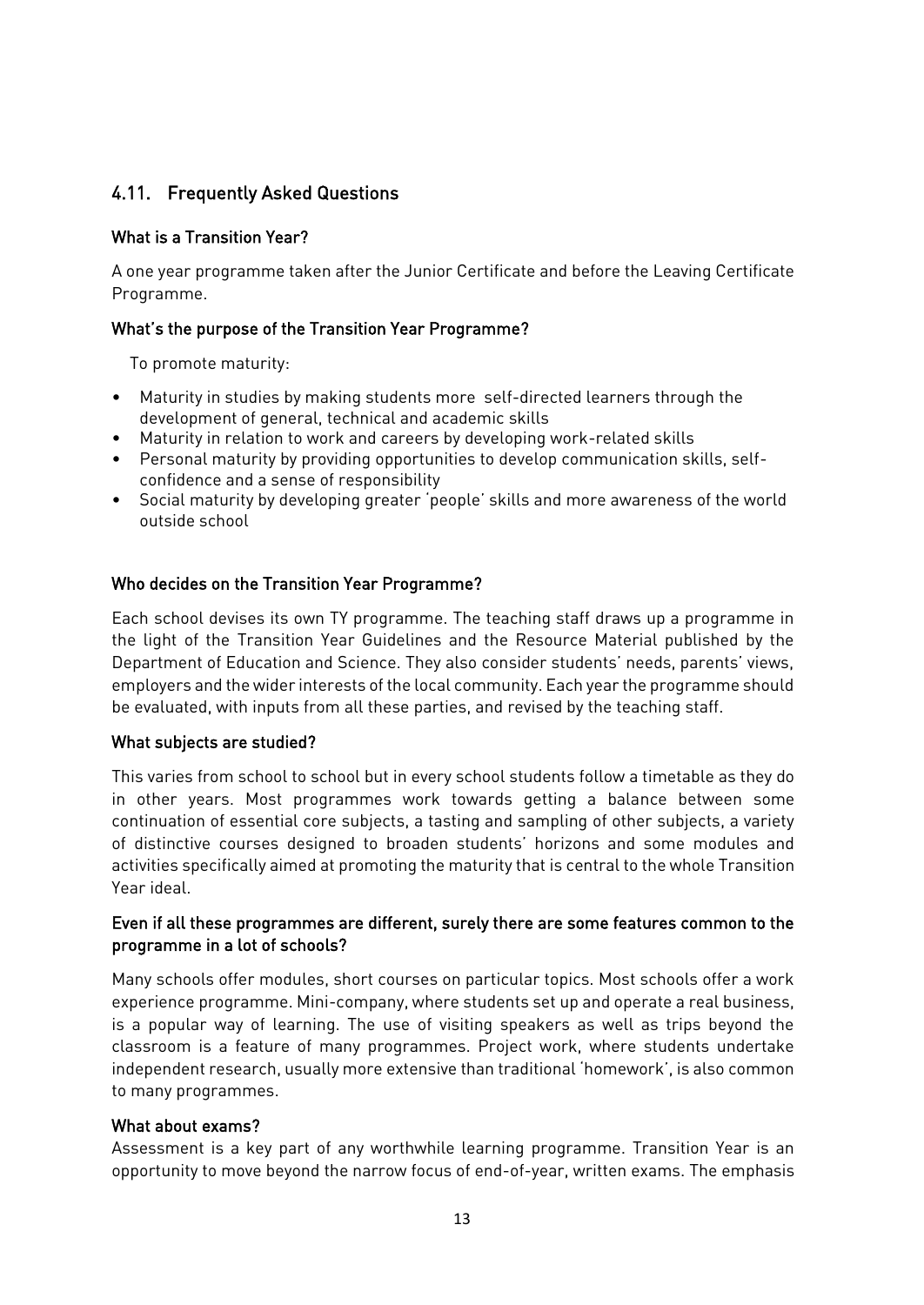is on varied and on- going assessment with students themselves becoming involved in diagnosing their own learning strengths and weaknesses. Project work, portfolio work and exhibitions of students' work are also encouraged. Each individual school makes its own arrangements for reporting to parents and for the certifications of students who complete a TY programme.

#### Can the Transition Year be part of a three-year Leaving Certificate programme?

The Transition Year programme is a school-designed, distinctive programme and should not constitute year one of a three-year Leaving Certificate. TY is part of the Senior Cycle experience and lays a solid foundation for Leaving Certificate studies. TY programmes should challenge students intellectually, give them an orientation to the world of work and cater for the development of their personal and social awareness. The exploration of any Leaving Certificate material should be in a way that is original and stimulating and significantly different from the approach taken during a two-year Leaving Certificate programme.

#### Is Transition Year available to all students?

TY is compulsory for all students in Clongowes.

#### Is Transition Year suited to all students?

With its emphasis on development and maturity, all young people can benefit from the programme. Transition Year, in particular, can allow for the development of an individual's multiple intelligences-linguistic, logico-mathematical, spatial, musical, bodily-kinesthetic, interpersonal, intrapersonal and naturalist. The Transition Year programme can also develop key skills for the 21st century such as the *three Ts: thinking, teamwork and* technology.

#### How are parents involved?

Parents' understanding of and support for student learning in TY is a key factor in a successful Transition Year experience. Some parents make their particular expertise available to the school during the TYP. Parents should encourage their sons and daughters to avail of the numerous opportunities offered by this unique programme.

#### 4.12. Parent Experience of Transition Year

I remember driving up the M6 to the TY information afternoon with a sense of dread. This was spring 2013 and our two sons, Donnchadh and Richard, were about to embark on TY one after the other. I anticipated massive hassle trying to organise work experience, social placements and exchanges. It also appeared to me to be a very expensive form of personal enrichment. Two years later, I look back and realise I was wrong. I now find myself a total enthusiast for this absolutely brilliant experience. It has promoted independence, organisational and social skills, friendships and language enhancement. Moreover, it has really broadened the boys' minds. The work experience has helped them focus on what they might like to do later in life and more importantly, on what they don't.

After digesting the information booklet, I panicked and fired off five letters to several big corporations, pretending to be Donnchadh. (Yes, I know the boys are supposed to organise things for themselves…sorry Mr McCormack!) Not one response. Not even one. It really dawned on me then the importance of finding an enthusiastic, genuine and welcoming environment, given this is the first interaction the boys would have with the open workforce.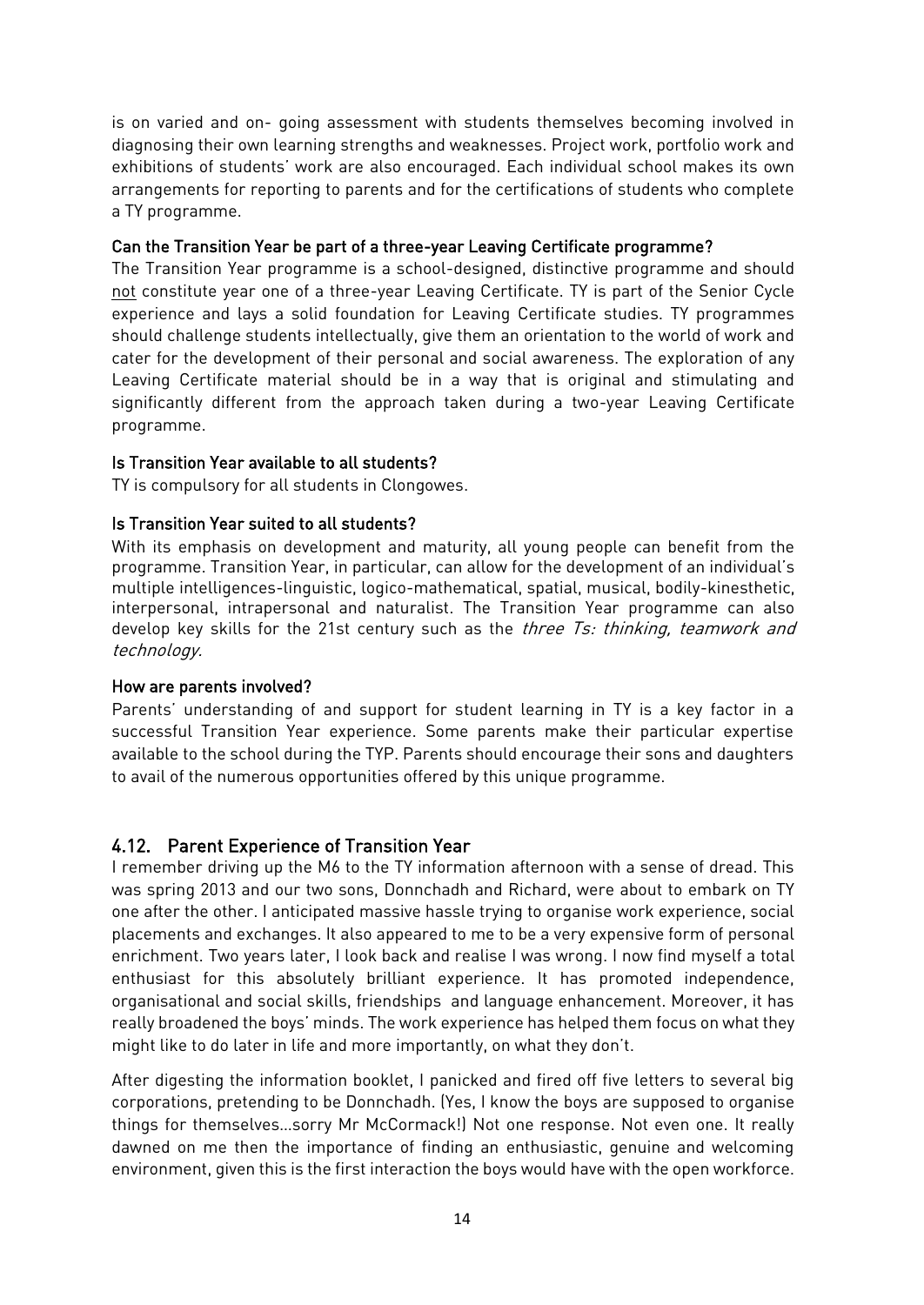I then spoke to some friends- parents from the class- and together we managed to come up with some really good ideas of our own. We also sourced a couple of programmes which were already up and running. When the year began the boys seemed to travel in packs between different homes and cities, sampling lots of different experiences. Donnchadh wanted to check out law, business and healthcare. The Director of Public Prosecutions run a programme during which students visit different courts each day, shadowing solicitors who kindly impart details of the proceedings. Other highlights were 3 great days at AERCAP, an aircraft leasing company, and 4 days at the SIMMED School in University College Hospital, Galway.

Having investigated the TY medical courses early on we found them extremely difficult to access. So, with the help of an amazing and enthusiastic colleague, Dr Dara Byrne, we decided to set one up ourselves. In April 2014, we hosted 25 TY students from the West of Ireland who had written to the hospital seeking a placement. The programme centred on simulations of real clinical situations using SIMMAN, a robot who can do a lot of what we can. The students worked in teams to save his life in different scenarios. They learned to suture, insert IV drips, administer IV medications, insert urinary catheters and even plastered each other's limbs, amongst lots of other activities. It was a massively rewarding experience for all the kind volunteers involved and of course super for the students.

By the time the following year started I felt like a TY pro and was totally shameless about asking friends and acquaintances for help. Richard has spent a week at OPENNET- a systems solutions company and at Beechwood Partners learning about business, marketing and accountancy. Purdy Fitzgerald Solicitors instructed him to invest in a suit and proceeded to give him an amazing experience in employment law, augmented by McLynn Solicitors who hosted him in the courts. He spent last week at a TY marketing and social media programme run by Stein Study on Camden Street, just Richard and seven girls! My advice regarding work experience is to speak to other parents early, approach your friends and keep an eye out for dedicated TY programmes. Do not panic because in the end the boys seem to end up doing more than the required two weeks as things evolve along the way. There is a small dedicated group of teachers and prefects in the school. with responsibility for the programme, led by Mr McCormack. We have found them to be highly supportive, flexible, informative and very receptive to suggestions.

The social programme run by Fr Peter McVerry was superb for the social placement week and if the views the boys adopted there about drugs persist we will be doing well. Others went to nursing homes, hospices, special needs schools and animal shelters.

Both boys went to Gaesdonck in Germany for the autumn term. Once notified of the available dates by Mr McCormack, it was all pretty straightforward. It was a rewarding experience in terms of independence and acquiring language skills. We took weekend breaks to Amsterdam and Berlin when they were there which were wonderful family experiences, bringing the grandparents with us on one trip. We hosted a German boy also and have established lovely acquaintances in his parents.

The work experience, social placement and exchanges are the areas we had to pay most attention to. After that the school really do the rest. There are so many opportunities including lifesaving, cookery, photography, guest speakers, tasters of subjects for leaving cert, social outreach, The European Youth Parliament, brilliant workshops, yoga, driving in Mondello Park, the amazing Eastern European Experience amongst so much more.

And then there is the portfolio. The boys are required to record all their experiences as they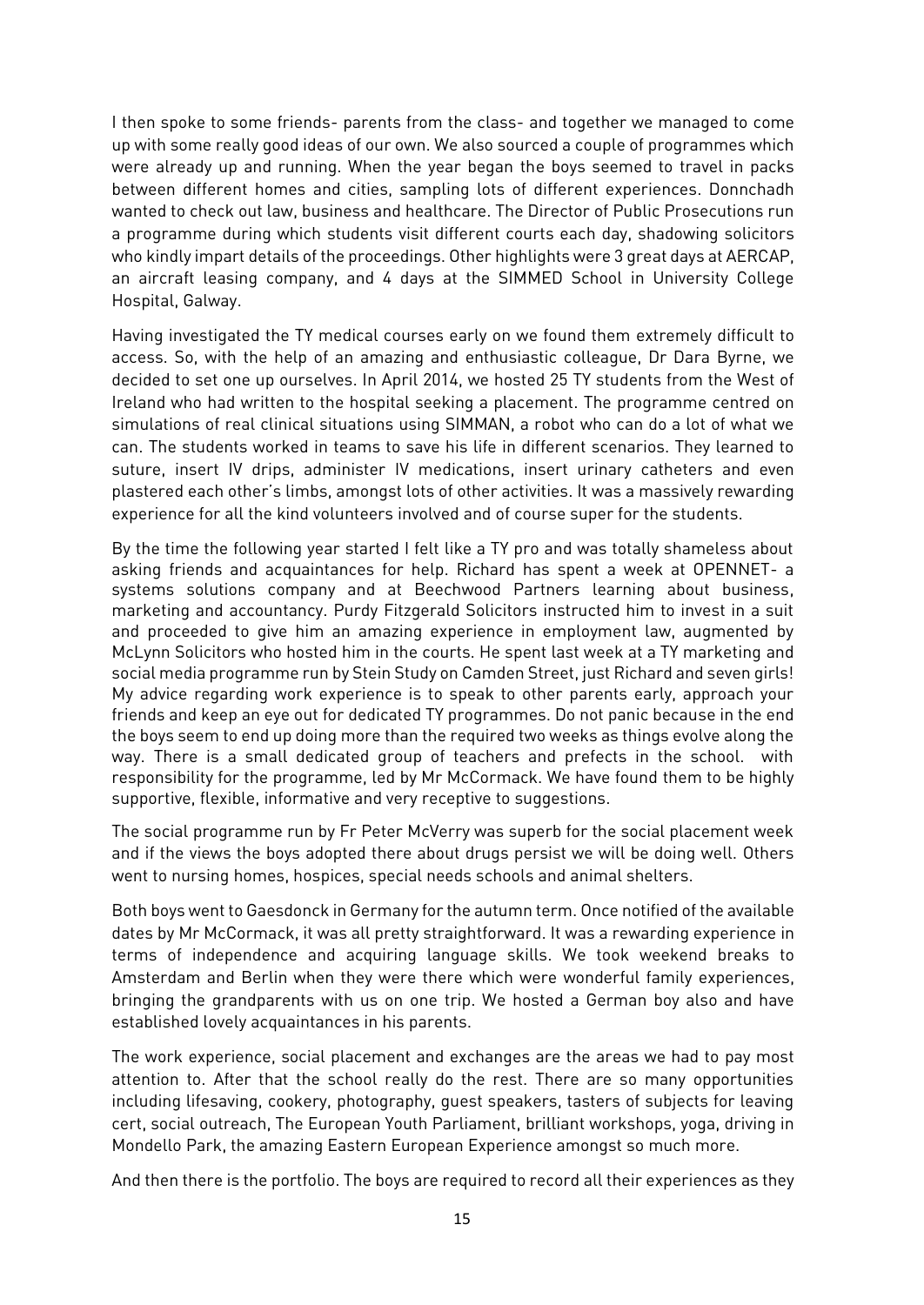go along on their individual online portfolio and are then examined on it in what effectively mimics a job interview at the end of the year. We had to nag the boys to keep these up to date, as we are free to view them using the Clongowes passwords. Despite the occasional friction and various threats around these, they are really proud of them and they provide a brilliant and often entertaining record of their year for us all into the future.

The penultimate event of the year was a dignified and fun graduation ceremony in the Boys Chapel, a really heart-warming event. All the boys were rewarded for their efforts which was lovely to see. In early June, after a year of fundraising, a large group headed off on the Duck Push, a not-to-be missed event, for so many reasons.

I understand the parents association is starting a buddy system for TY parents. I so look forward to boring one or two of you even more about this fantastic opportunity.

Mrs Elizabeth Walsh

## 4.13. How Parents can help and support their son in Transition Year

- Encourage your son to make the most of the Transition Year programme. It really is a year from which the benefits accrued directly relate to the effort put into it. Keep in touch with what is current.
- Demonstrate as much interest in your child's daily educational activities as you would when he is following a Junior Certificate or Leaving Certificate programme.
- If you do not understand the rationale behind any TY activity the school organises, ask the TY Co-ordinator, or any of the support team.
- Familiarise yourself with all the 'extra' and optional opportunities the school plans to provide during the year. Students may only convey what they are interested in to their parents and many valuable opportunities may be overlooked. Sometimes parents only discover what was on offer at the end of the year!
- Acclimatise yourself to having a student who will not necessarily have traditional 'homework'. Transition Year opens doors to 'other ways of learning'. The TY student will tend to have other forms of homework. He may have projects to complete questionnaires and surveys to conduct or oral presentations to prepare. Should your son report that he has little or no work to do, do contact the Academic Year Head.
- Please continue to develop good levels of communication with your son's prefect.
- Every effort should be made to ensure that your son is well motivated and has a positive attitude towards the programme.
- If you have an area of interest e.g. Local Politics or an expertise e.g. Interview skills, or willing to give or organise a talk or workshop consider offering your services to the TY Coordinator at +353 (0)45 838202 or [lmcgovern@clongowes.net](mailto:lmcgovern@clongowes.net)

## 4.14. What every Student should know about Transition Year

- The Transition Year will offer students space to learn, mature and develop.
- The Department of Education and Science encourages us to design our own Transition Year Programme to meet the needs of our students.
- Students will be offered a broad variety of learning experiences inside and outside the classroom.
- Throughout TY, your teachers are encouraged to promote activity-based learning, research skills and self-directed learning.
- Transition Year, like each other year of a six-year cycle through second-level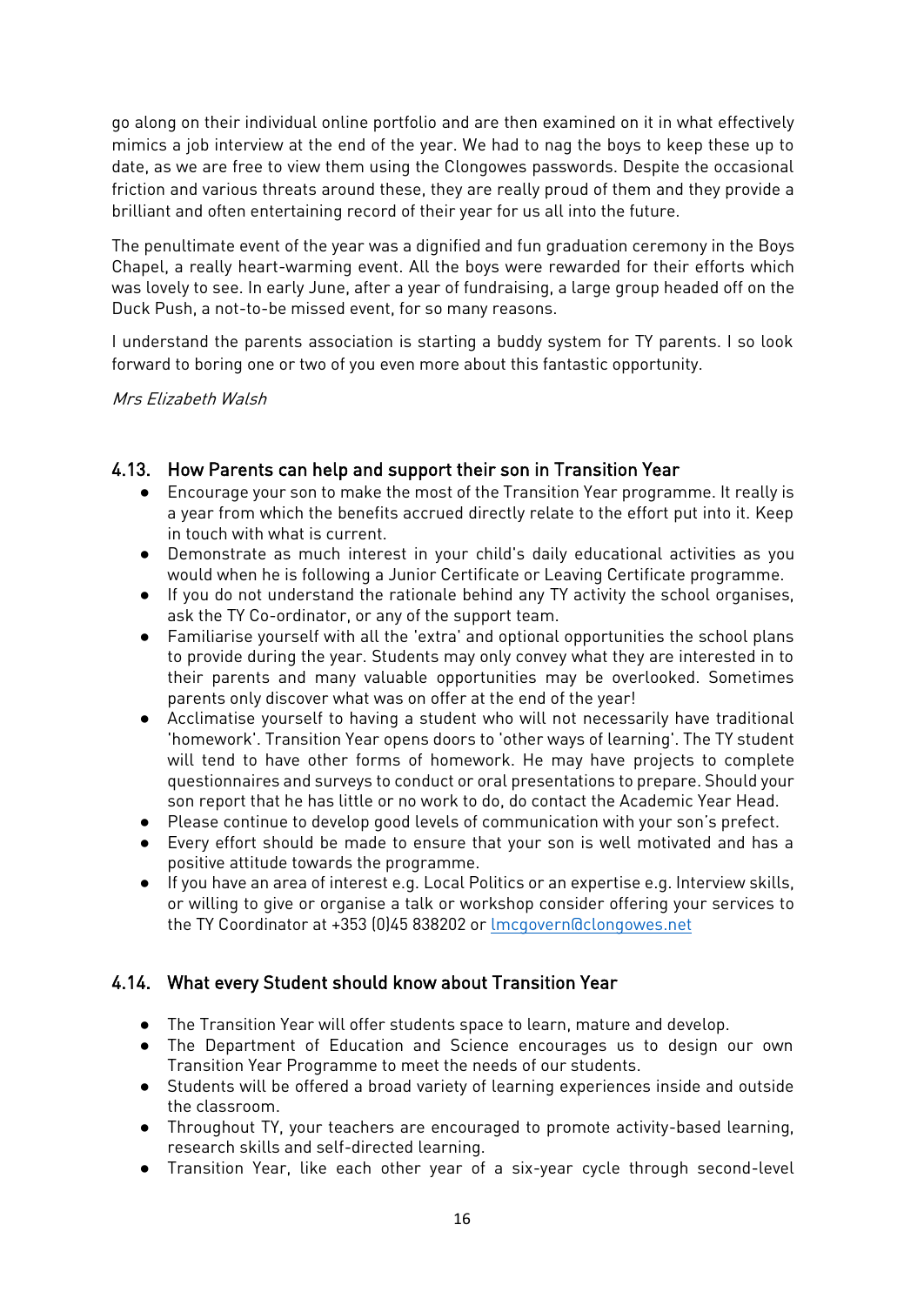schooling, has its own unique contribution to make to each student's development and education.

- Students are encouraged to see TY as providing opportunities to discover personal strengths and to develop their potential. Thinking in terms of 'multiple intelligences' – linguistic, logico-mathematical, spatial, musical, bodily-kinesthetic, interpersonal, intrapersonal and naturalist – can be helpful in this regard.
- In addition to traditional style homework, TY students are also asked to undertake projects, assignments, interviews, research and other demanding tasks.
- The Transition Year programme will assist young people to connect with adult and working life through the provision of work experience and career guidance.
- While TY presents opportunities to learn without the pressure of external examinations, assessment is an essential part of every TY programme. We will be assessing our students using varied forms of assessment such as written, practical, oral and aural, portfolios , reports, project displays, exhibitions of work, and personal journals
- Each year we will evaluate how well we have run the TY programme. Listening to student opinions is an important part of such evaluations.

## 5. GUIDELINES FOR PARTICIPATION IN EUROPEAN EXCHANGE PROGRAMMES AND LEAVE OF ABSENCE IN TY 2022 - 2023

Please give serious consideration to the pros and cons of the exchange programme for your son before making any decision and familiarise yourselves fully with this document.

#### Consider

- Is a language exchange your son's priority for TY?
- Going on exchange means hosting an exchange partner for a similar length of time.
- Can you host an exchange student over breaks and long weekends?
- When can you not host an exchange?
- What dates suit your circumstances best?
- If you live abroad, what arrangements can be put in place for hosting an exchange partner?
- Will your son have commitments to sports teams or other activities?
- What plans has your son for work experience and social placement?

## 5.1 Pre-Application Stage

Before you agree to allow your son's name to go forward for selection, the following obligations need to be noted by both parents and sons:

## 5.2 Speaking the Foreign Language

It is important that your son be prepared to enter into the spirit of the exchange and attempt to speak the language of that country consistently. You need to be confident that your son will avoid speaking English to students in the host school or to other Clongowes students who are on exchange. The more he speaks the language, the more he will learn, the more he learns, the more he will enjoy himself.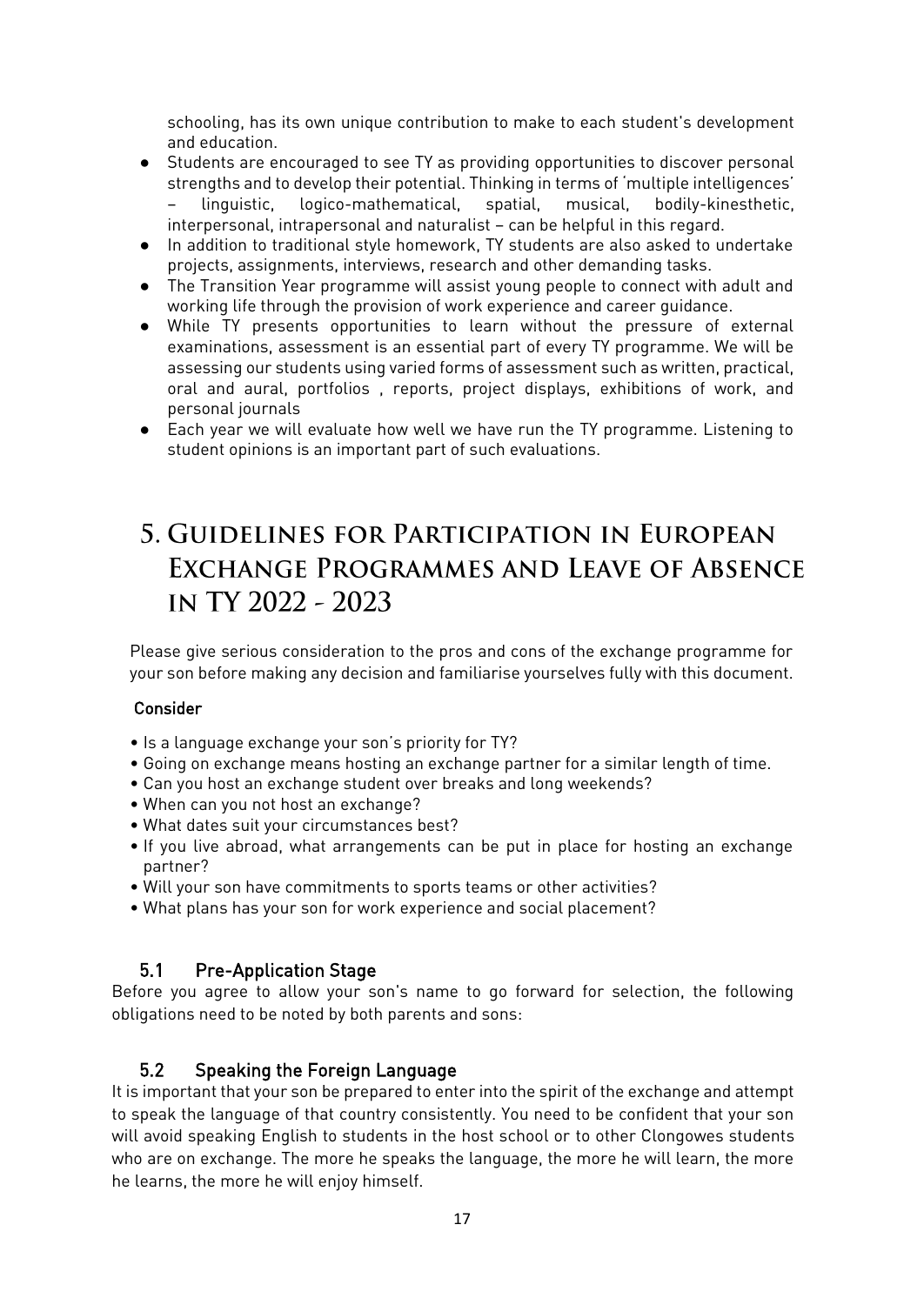## 5.3 Care of Exchange Partner

Your son's exchange partner should be regarded as a 'substitute son' during his stay in Ireland and the following outlines some of the care to be provided.

You will:

- meet him when he arrives at the airport and bring him to Clongowes at the appropriate time.
- provide and organise clean and comfortable bedding for his time while boarding at Clongowes and make arrangements for his laundry.
- ensure that in the case of exchanges of a duration of one month or less that the exchange partner is brought out most week-ends (Friday to Sunday evening) and for longer exchanges that the exchange partner is brought out on as many Sundays as possible and typical calendar breaks. Encourage your exchange partner to ring you regularly from Clongowes to arrange pick-up times etc.
- be responsible for him during all school breaks and holidays during his stay, as you would for your own son.
- if your exchange partner is here during a time when Transition Year students are out of College on Work Experience Placement or Social Awareness Placement, make arrangements for him to have an appropriate placement and to accommodate him in your home during that time.
- In general make him feel part of the family and he should have a sense of being welcome and at home with you. It should go without saying that your son would be welcomed in a similar manner by his host family.
- Costs, see 1.4 below.
- There is an expectation of students who have accepted an exchange place, to give assistance in the care of other exchange partners in Clongowes before or after their own period of exchange.
- Not all Clongowes families are in a position to host an exchange partner for a variety of reasons. We would be very grateful to hear from families who are in a position to host more than one student so that a Clongowes student would be able to participate in our exchange programmes.

## 5.4 Your son's behaviour while on exchange

You are advised to discuss expectations in this area directly with your exchange family. Our exchange students must abide by the rules of the home. You should also be aware of different attitudes in your son's host family e.g. attitudes to drinking habits and curfew times and permission to be away from home for activities etc. Very often attitudes can be stricter or more relaxed in this regard especially concerning drinking.

In Germany for example, the legal age for the purchase and consumption of beer and wine is sixteen. Some schools have a bar or "Partykeller" which may be opened on two evenings a week. Students aged sixteen and over are allowed to drink two beers on such evenings. Spirits are strictly forbidden. If a student is suspected of having consumed too much alcohol they may be breathalysed by school authorities. Failure to comply with the rules while abroad may lead to a student being sent home.

If your son is chosen, he will be representing Clongowes as an ambassador abroad and the normal school standards should govern behaviour in every situation while on exchange. It would be very helpful if you discussed with your son the standards you would expect of him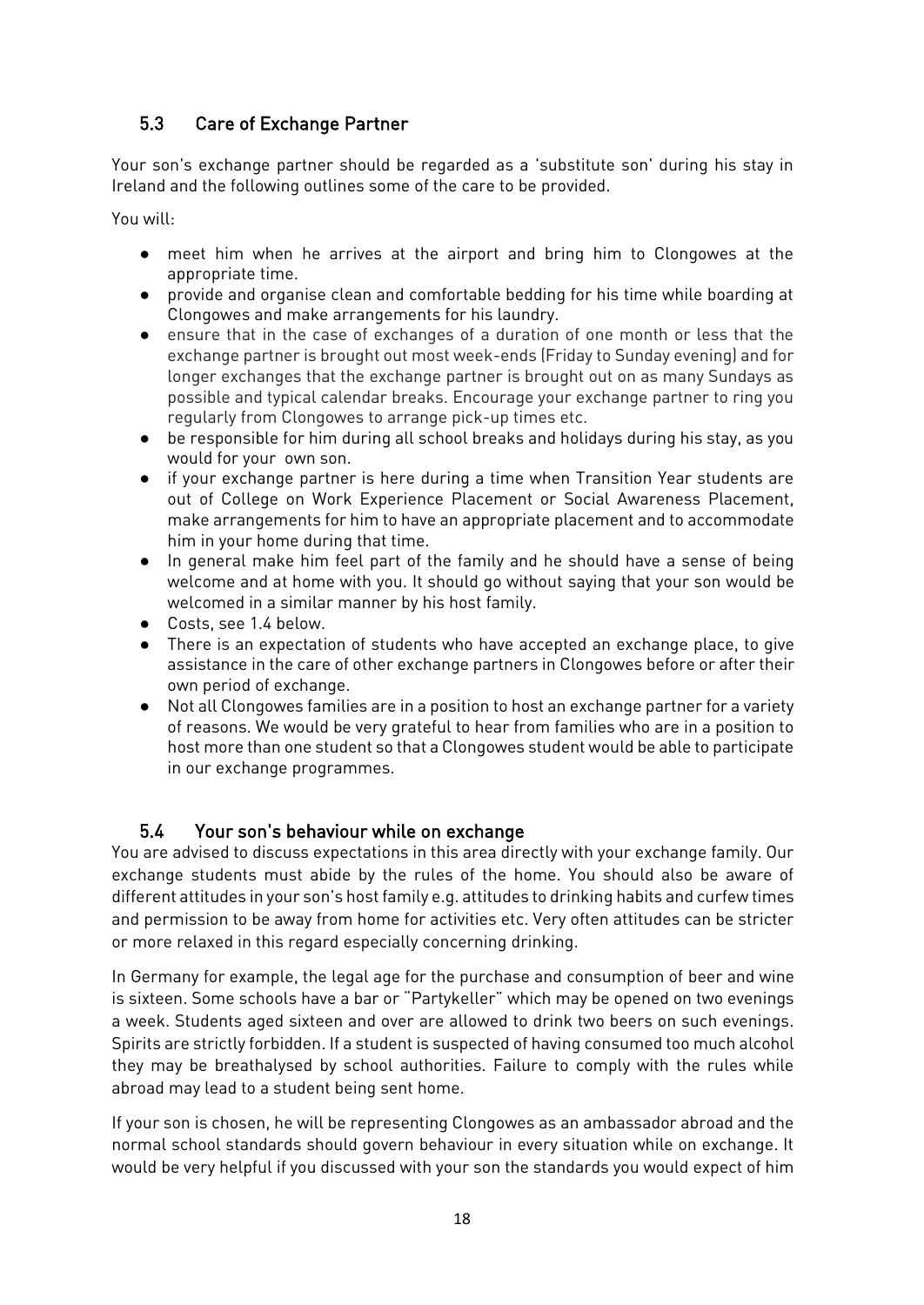while he is abroad, as a representative of his family and school. Also be aware that your son will need to plan his recreation time carefully (in Germany the school day can finish at 1pm.) and endeavour to make the most of this opportunity. Another matter you may wish to discuss is that of religious observance, especially Mass and advise your exchange family of your requests.

## 5.5 Costs

Host families should pay for all school related expenses. Transfers between countries are covered by respective families.

It is appropriate to also pay for outings e.g. cinema trips, days out with friends (treats), admissions e.g. museum entrance and transport (buses) to activities outside of school time.

Exchange partners are expected to pay for any personal or luxury items which are incurred using his own pocket money. You are advised to make this clear when communicating with your partner family. It is understood that this arrangement is reciprocated abroad.

## 5.6 Application Stage

If you are sure you are willing to commit to the conditions and responsibilities for participation in the French or German exchange programme, please return a completed language exchange application form (available on the college website) to Mr. Liam McGovern, Transition Year Coordinator, Clongowes Wood College, by Friday May 27th

You may decide to make a late application in September, when you have more clarity about your son's plans for TY. It is likely that we will have students in similar circumstances in our partner schools and we will do our best to match suitable candidates up with exchange partners. If this is the case please register your interest in an exchange via email to Mr. Liam McGovern as soon as possible.

Please Note: In submitting an application form you are indicating your approval of your son's candidacy for consideration as a possible participant in the exchange programme and you are accepting the conditions of the different responsibilities that will be undertaken on your and his part. An application for a place on exchange is a commitment to hosting a French or German student provided your son is approved for participation by the selection committee.

## 5.7 Selection Process

Following receipt of completed application forms the selection of students for possible exchange places will begin. Every effort will be made to do this during the third term of Grammar year. Each applicant will be considered by the Selection Committee (see below) for approval (or otherwise), for participation in the exchange programme. The Selection Committee will recommend to the Headmaster a final list of students who are deemed approved candidates for the exchange programme.

## 5.8 Selection Committee

This is comprised of the Transition Year Coordinator-Mr. Liam McGovern, Assistant Headmaster- Paul McCormack, German Exchange Coordinator -Ms. Irene O'Rourke, French Exchange Coordinator-Mr. Francis Marron, Assistant Academic Year Head- Ms. Anita O'Shea, Lower Line Prefect-Mr. Adrian Sweeney and Director of Studies- Ms. Helen Hickson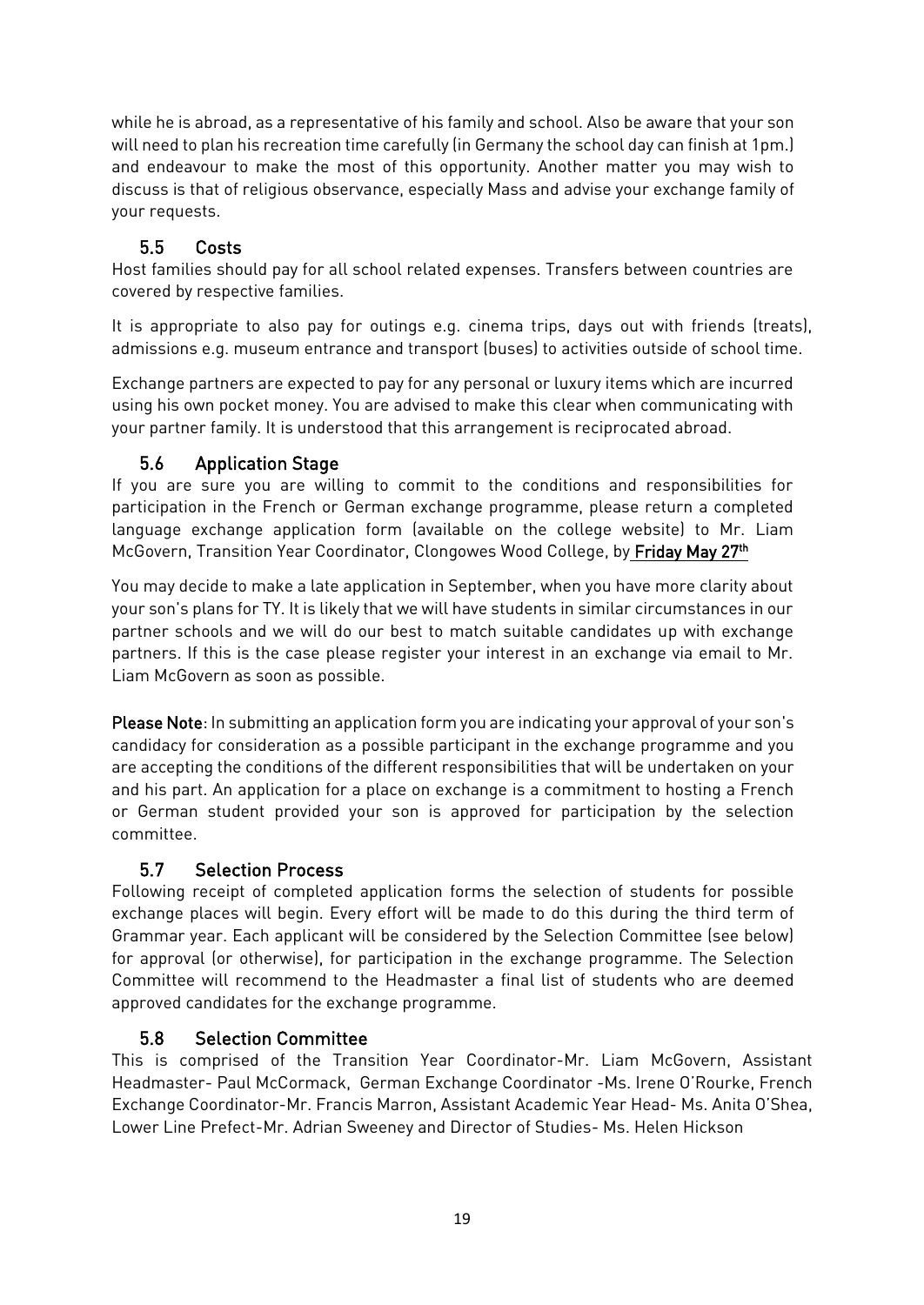## 5.9 Criteria

Boys will be considered on their merits in terms of:

- 
- basic ability in the target language.<br>● deneral application to studies (in general application to studies (in particular the student's diligence mark in HM Reports).
- evidence of maturity for his age.
- taking responsibility for his own actions.
- evidence of reliability to perform in line with expectations.
- good behaviour and worthiness to represent Clongowes and their family and country abroad.
- suitability to the particular school offering the exchange.

#### 5.10 Post Acceptance Stage

- Those students selected will be informed as soon as possible. Mr. Marron and Ms. O'Rourke will contact partner schools in an effort to find suitable exchange partners.
- Following acceptance, you will need to wait for Clongowes to supply each family with the relevant addresses, telephone numbers and additional information. Please note that it may not be possible to do this for all students until well into TY.
- It is advisable, and well worth the effort, to make contact with the exchange family, as soon as possible, even if there are language difficulties in doing this. Should you experience any difficulties with this first contact please contact the appropriate coordinator, Ms. Irene O'Rourke (German) and Mr. Francis Marron (French).
- Normally, when a group are travelling together, one of the Clongowes parents is asked to act as contact person to arrange travel arrangements and the booking of flights, departure/arrival dates and times etc. This has been very helpful in the past.

#### If for any reason a Clongowes student decides not to go on exchange, having already made a commitment to an exchange partner, that student and his family must still host the exchange partner for his planned time in Clongowes.

## 5.11 Requirements for Students Prior to Departure

Students will before departure:

- complete and submit all coursework consistent with relevant deadlines and the T.Y.P.
- establish with class teachers any coursework requirements to be completed while on exchange.
- honour all commitments to any responsibilities and activities undertaken in the T.Y.
- ensure that all text and reference books are in good order, for use by your exchange partner.
- prepare a class timetable for your exchange partner for the period on exchange. The prepared
- timetable must be clear with each detail matching your own current timetable. Specific names (not option numbers), teacher's names and classroom numbers must be included. These timetables should be returned to the relevant exchange coordinator who will distribute them to their exchange partner on arrival. There is an expectation of students who have accepted an exchange place, to give assistance in the care of other exchange partners before or after their own period of exchange.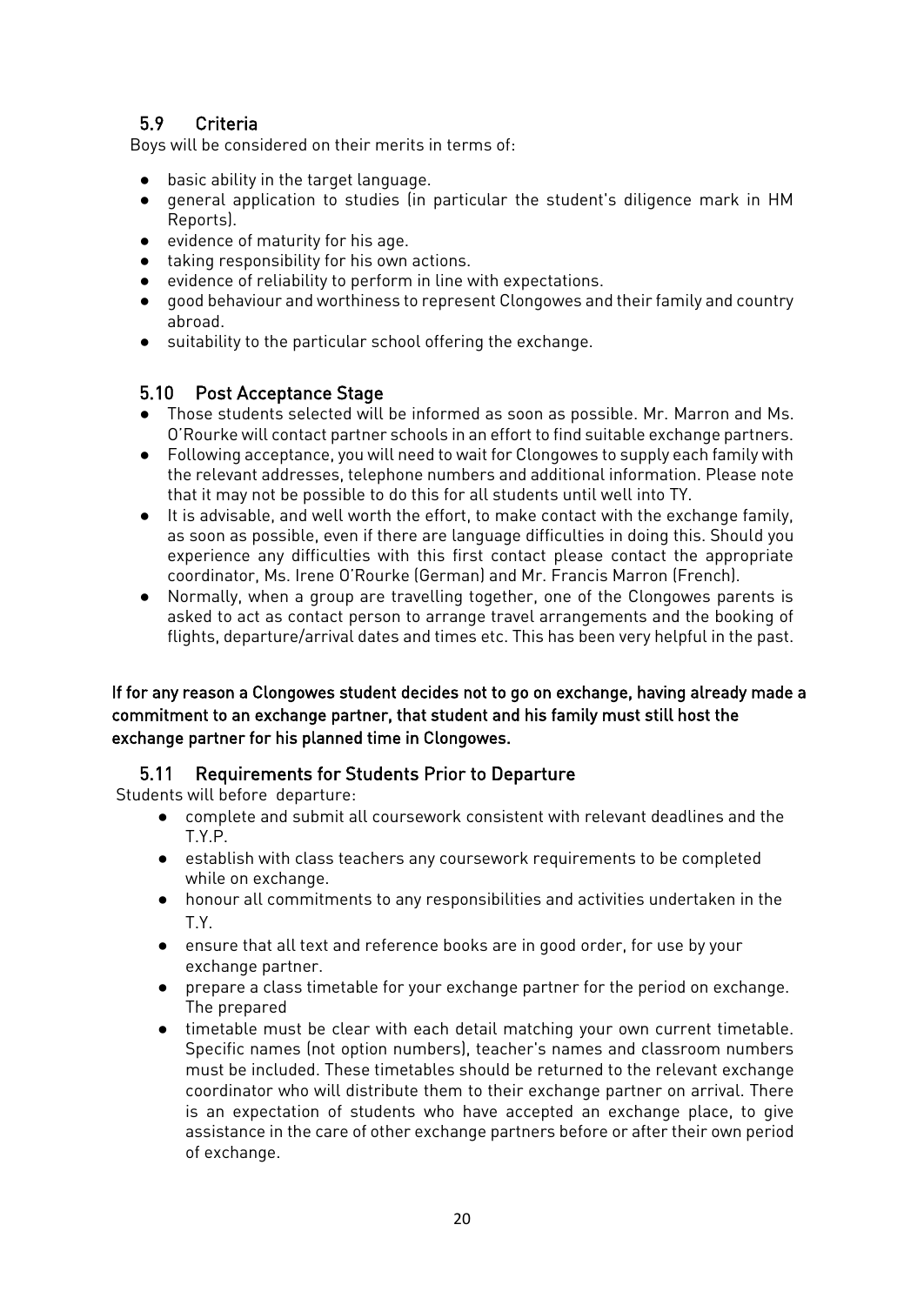## 5.12 Items To Bring With You

- Cash and Bankcard
- Student I.D. Card
- Passport (organise safe keeping)
- European Health Insurance Card (EHIC)
- An "Irish" present for your exchange family (quideline  $E$ 25)
- Clothes time of year dependant
- Formal dress or appropriate dress for formal school/family occasions
- Airports: Check with the airline the conditions for an U16 travelling on their own (if applicable), also if baggage on return journey is overweight, cash for extra charge will be needed.

## 5.13 Report by Host School of Students on Exchange

Each participating exchange-school will be sent a report form for completion regarding students while on exchange. This is primarily to provide a testimonial from the school that the relevant student has spent a period of time in their country and followed classes and participated in school- life through the medium of a foreign language.

## 5.14 Consideration of Private Arrangements for Leave of Absence

The College does its best to provide opportunities for as many students as possible to participate in the Exchange Programme. But because no such year exists within the other European Schools' programmes, Clongowes is dependent on the good will of its partnerschools to agree to share in the organisation of exchanges and our numbers are limited accordingly. Where we experience difficulty in identifying sufficient partner-schools, or for exceptional reasons, the College will consider applications for private arrangements. So if parents wish to arrange an exchange/leave of absence for their son and make an application well in advance of their intentions, it may be possible to give permission for the request provided it does not conflict with the Transition Year Programme and that your son is considered a suitable candidate for exchange (see section 3. above).

An application should be made in writing to the headmaster at the earliest opportunity. Parents will remain responsible for Clongowes fees in all privately arranged leave of absences. There will be no reduction in fees for students who go on exchange or take a leave of absence for part of the year.

Clearly, no arrangements should be made or commitments entered into until permission has been obtained from the Headmaster and arrangements are made with the finance office regarding the payment of fees. We reserve the right to approve or refuse permission for such arrangements. You may appreciate that the absence of too many Clongowes students or the presence of too many foreign students may adversely affect the running of the Transition Year Programme.

Other opportunities such as HOPE trip to Kolkata, exchanges with Riverview College Sydney, Fordham Prep New York etc., may arise and parents will be informed as information becomes available.